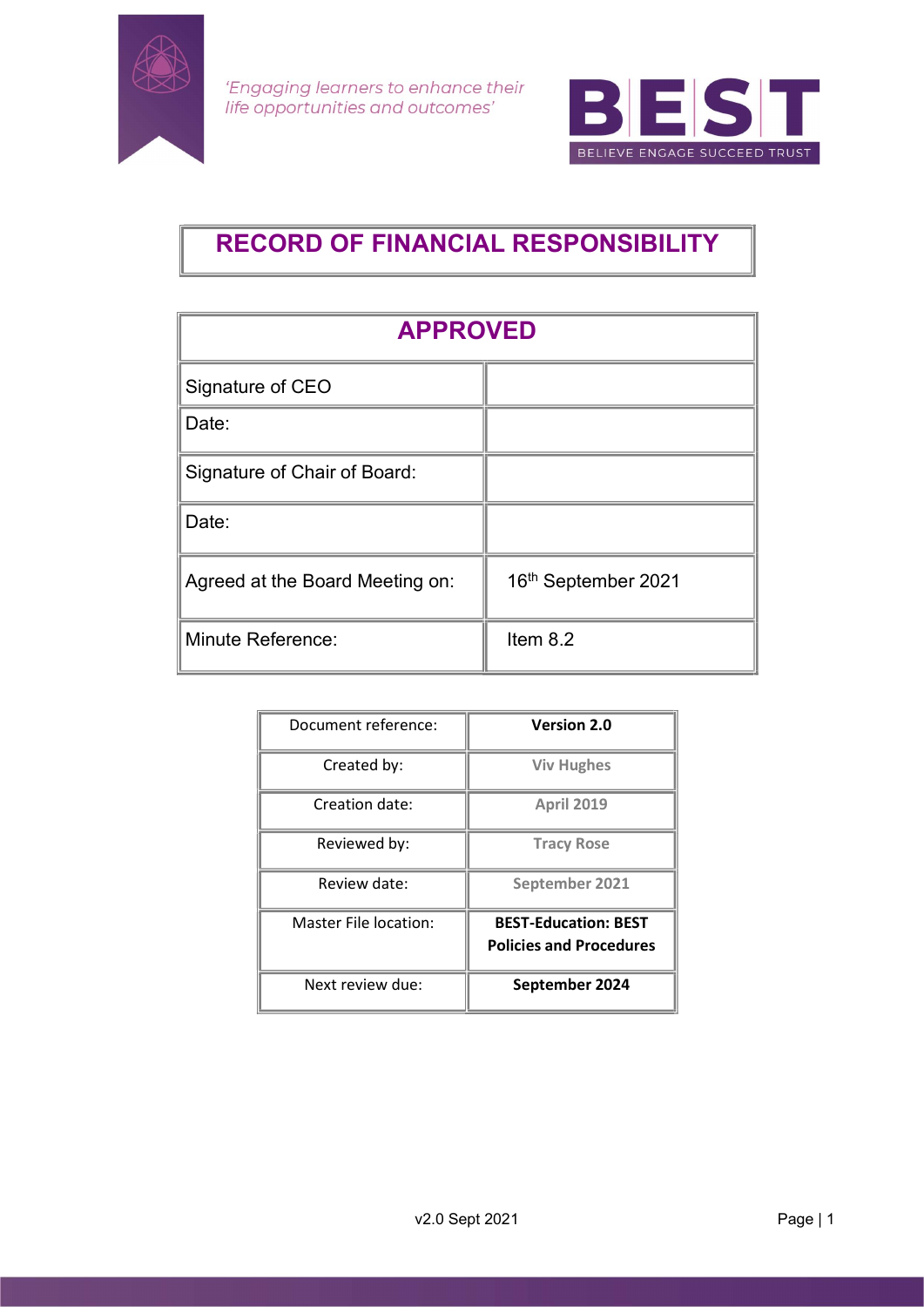# **CONTENTS**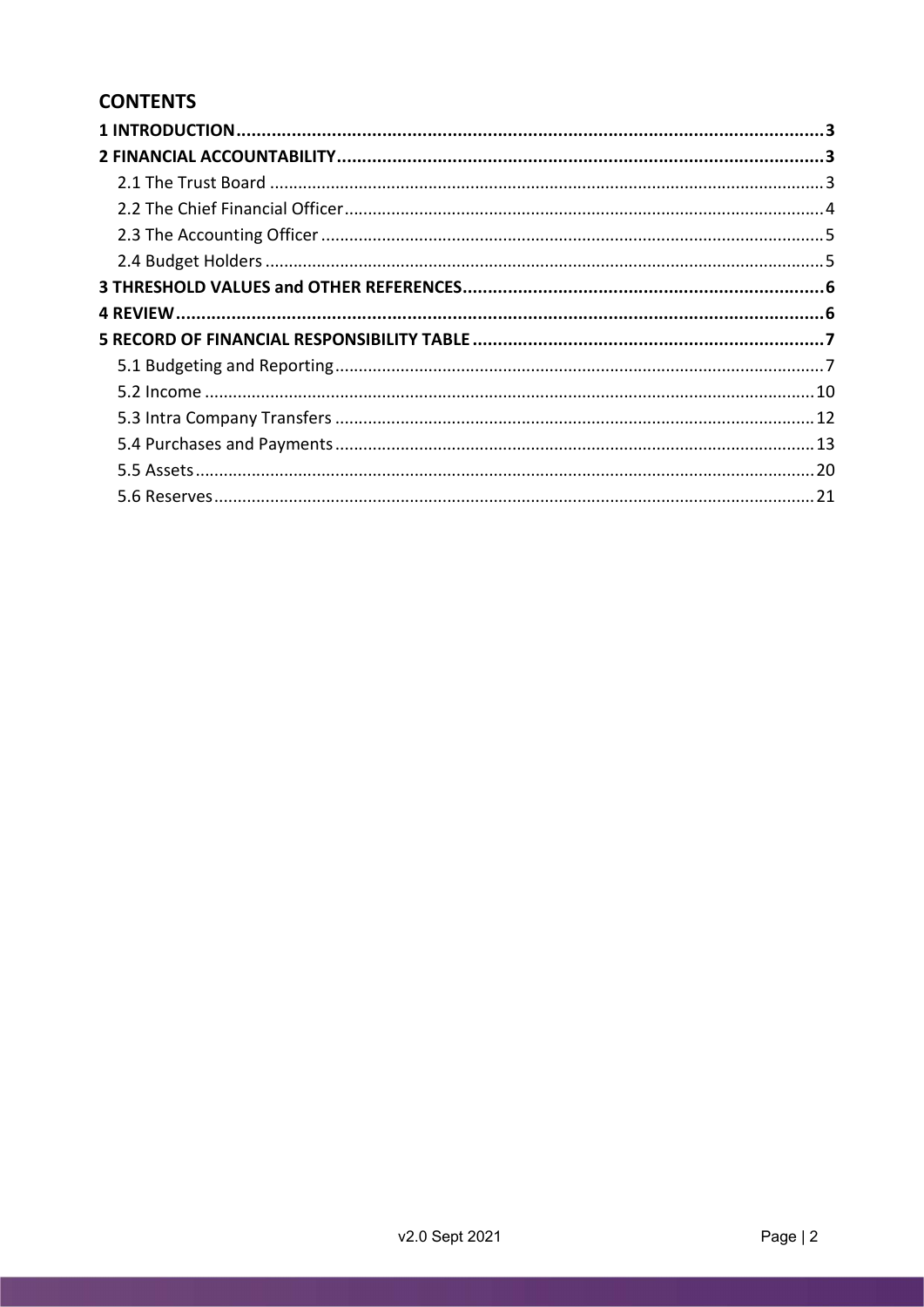#### 1 INTRODUCTION

The purpose of this Record of Financial Responsibility (RoFR) is to ensure that the Trust maintains and develops systems of financial delegation and control which conform to the requirements of propriety, efficiency and regularity. It is essential that these systems operate properly to meet the requirements of the Funding Agreement.

The Trust must comply with the principles of financial control outlined in the Academy Trust Handbook (ATH) published by the ESFA. This RoFR expands on that and provides detailed information on the Trust's accounting procedures and systems and should be read by all staff involved with financial systems in conjunction with the Finance Policy and Scheme of Delegation. The Scheme of Delegation provides the definitive delegation for the Trust and take precedent over the RoFR should there be any ambiguity between the two documents.

#### 2 FINANCIAL ACCOUNTABILITY

#### 2.1 The Trust Board

The Trust Board has wide discretion over its use of the Trust's funds. It is ultimately responsible for the proper stewardship of those funds and for ensuring economy, efficiency and effectiveness in their use – the three key elements of value for money. It must also ensure that it uses its discretion reasonably, and takes into account any and all relevant guidance on accountability and propriety.

It is specifically responsible for ensuring that the Trust's funds are used in accordance with: the law; the Trust Board's powers under the Funding Agreement (including the Articles of Association which set out the powers of the Trust and its governance arrangements); and the Academy Trust Handbook (as amended from time to time).

The Trustees of the Board should also be aware of the statutory duties of company directors, which are set out in the Companies Act 2006 and include the duties to:

- exercise their powers only for a proper purpose
- promote the MAT's success
- exercise independent judgement
- exercise care and skill
- avoid conflicts of interest.

The Trust Board's financial responsibilities shall include:

- the authorisation of each School's annual budget and the Central annual budget and the approval of, the Trust's annual consolidated budget
- the monitoring and scrutiny of each School's monthly Management Accounts and the Central Monthly Management Accounts (including review of actual spend against budget)
- approving the revisions to each School's annual budget and the Central budget by the Chief Financial Officer
- ensuring the Trust's consolidated annual accounts are produced in accordance with the requirements of the Companies Act 2006 and the ESFA guidance issued to academies and providing the final recommendation that these are approved and signed off by the Trust Board
- reviewing and checking details of contracts and purchases made by Central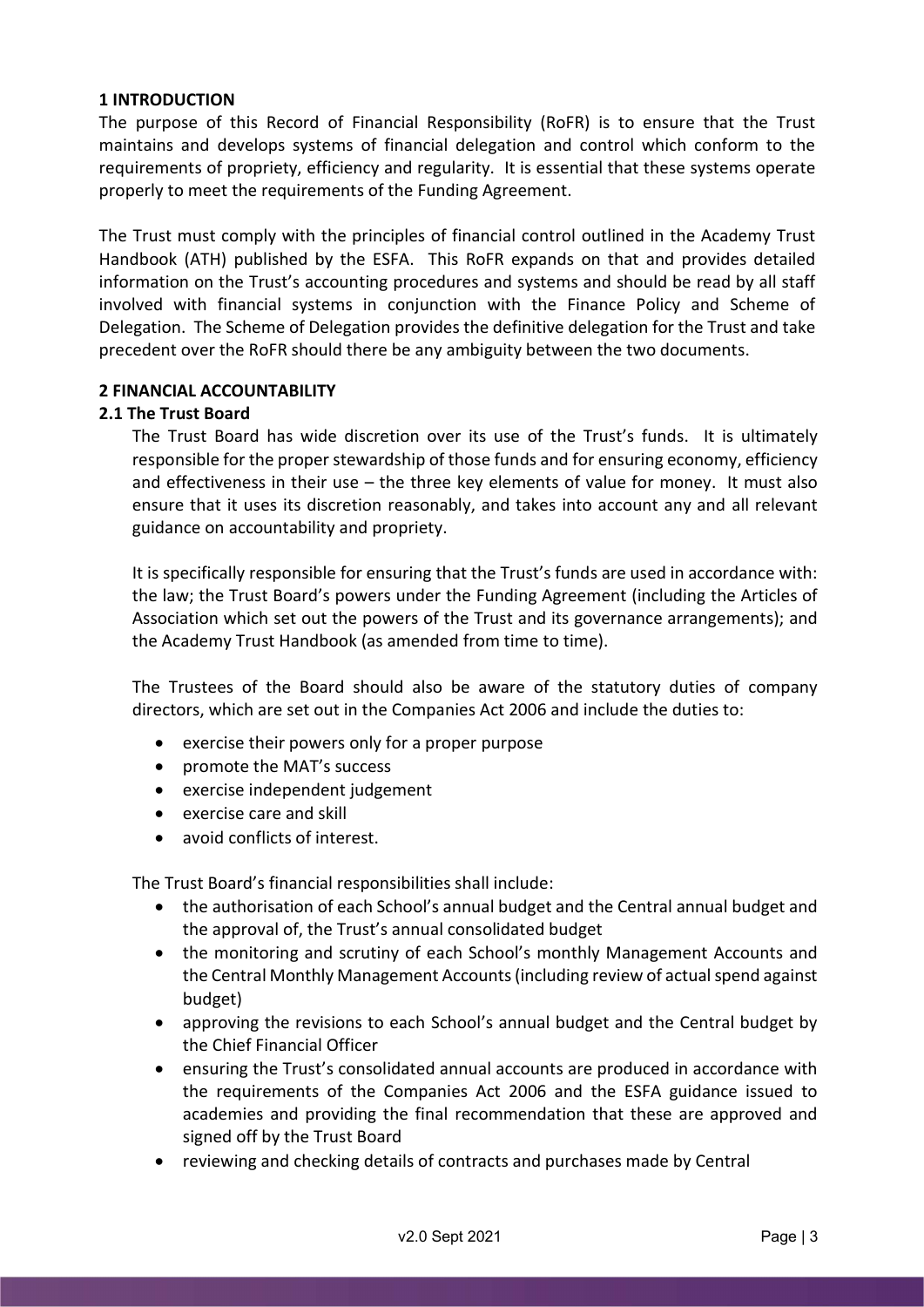- authorising the award of contracts and purchases made by Central in accordance with this Financial Scheme of Delegation
- reviewing the reports produced under the Trust's Internal Scrutiny Programme on the effectiveness of the financial procedures and controls. Summaries of these reports must also be provided to the Trust Board annually
- adopting new, or amendments to existing, Trust financial policies
- approval of the Trust's Budget Forecast Return and Budget Outturn to ESFA and any supplemental budget forecast return in respect of new joiner academies
- ensuring the Trust's compliance with ESFA's Academy Trust Handbook
- take ownership of the Financial Risks section of the Trust's Risk Register, which shall entail reviewing the Financial Risks section of the Risk Register on a termly basis and advising the Trust Board / Risk Committee of new risks to be added and revised RAG statuses and updates in relation to those existing risks on the Register
- ensuring the compliance of the Trust's financial policies including the Scheme of Delegation and Record of Financial Responsibility.

#### 2.2 The Chief Financial Officer

The Trust Board has appointed a Chief Financial Officer (CFO). In accordance with ESFA's Academy Trust Handbook, the delivery of the Trust's detailed accounting processes has been delegated by the Trust Board to the CFO. The CFO plays both a technical and leadership role, including ensuring sound and appropriate financial governance and risk management arrangements are in place, preparing and monitoring of budgets, and ensuring the delivery of annual accounts.

The CFO's responsibilities shall include:

- the preparation of the Central annual budget and consolidated Trust annual budget
- the preparation of the Central Monthly Management Accounts and the consolidated Trust Monthly Management Accounts
- the monitoring and scrutiny of each School's monthly Management Accounts and the Central Monthly Management Accounts (including review of actual spend against budget)
- recommending the revisions to each School's annual budget and the Central budget for approval by the Trust Board
- reviewing and checking details of contracts and purchases made by Central
- authorising the award of contracts and purchases made by Central in accordance with Scheme of Delegation and this Record of Financial Responsibility
- preparation and submission of the Trust's Budget Forecast Return to the ESFA and any supplemental budget forecast return in respect of new joiner academies
- co-ordinating and facilitating the provision of all required information to the Trust's auditors during each financial year's audit process
- preparation of the annual Trustee's Report and Governance Statement that accompanies the audited accounts
- ensuring the Trust's consolidated annual accounts are produced in accordance with the requirements of the Companies Act 2006 and the ESFA guidance issued to academies and providing the final recommendation that these are approved and signed off by the Trust Board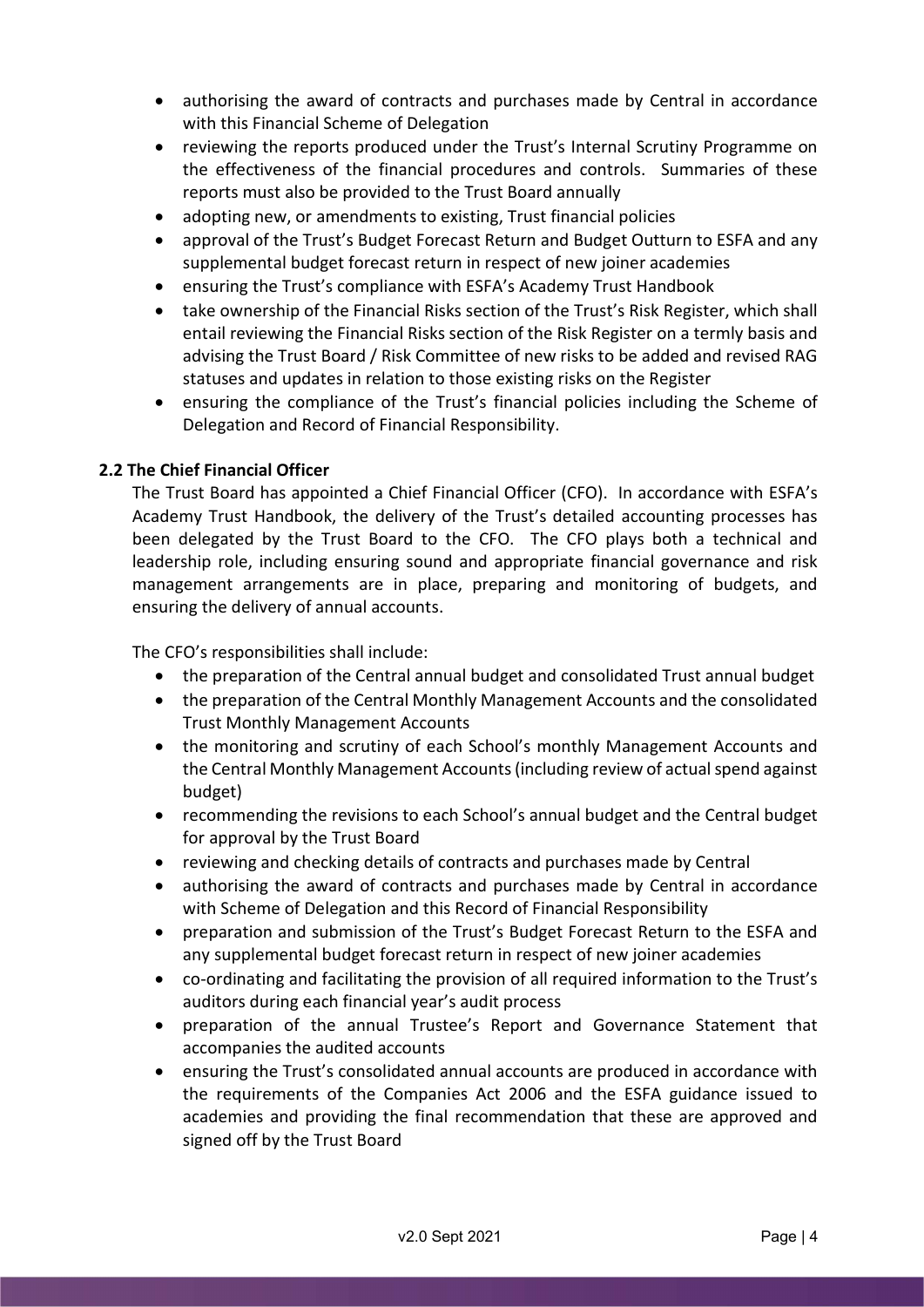- preparation and submission of the Trust's annual audited Accounts Return to the ESFA
- submission of the Trust's annual audited accounts to the ESFA
- ensuring the compliance of the Trust's financial policies, including the Scheme of Delegation and this Record of Financial Responsibility
- ensuring ongoing compliance with the Trust's Internal Scrutiny Programme
- reviewing the reports produced under the Trust's Internal Scrutiny Programme on the effectiveness of the financial procedures and controls. Summaries of these reports must also be provided to the Trust Board annually
- recommending new, or amendments to existing, Trust financial policies
- ensuring the Trust's compliance with the Academy Trust Handbook
- ensuring that the existence of the Academy Trust Handbook has been brought to the attention of each member of the Trust Board
- take ownership of the Financial Risks section of the Trust's Risk Register, which shall entail supporting the review of the Financial Risks section of the Risk Register by the Executive Team, on a termly basis and advising the Executive Team of new financial risks to be added and revised RAG statuses and updates in relation to those existing risks on the Register
- work in partnership with the Executive Team to ensure financial matters are delivered effectively and efficiently across the Trust.

#### 2.3 The Accounting Officer

In accordance with ESFA's Academy Trust Handbook, the Trust's Chief Executive Officer is the Accounting Officer and has overall responsibility for the Trust's activities including its financial activities. The Accounting Officer is personally responsible to Parliament and to the accounting officer of the ESFA for the resources under his / her control. The essence of the role is a personal responsibility for the propriety and regularity of the public finances for which they are answerable; for the keeping of proper accounts; for prudent and economical administration; for the avoidance of waste and extravagance; for ensuring value for money; and for the efficient and effective use of all the resources in their charge. Essentially accounting officers must be able to assure Parliament and the public of high standards of probity in the management of public funds.

Much of the financial responsibility has been delegated to the CFO but the Accounting Officer still retains responsibility for:

- ensuring the annual accounts are produced in accordance with the requirements of the Companies Act 2006 and the ESFA guidance issued to academies
- ensuring that the annual audited accounts return is produced in accordance with the requirements of the ESFA
- completion of the accounting officer's statement on governance, regularity, propriety and compliance for inclusion in the Trust's annual report
- assuring the Trust Board that there is compliance with the ESFA's Academy Trust Handbook and the Funding Agreement.

#### 2.4 Budget Holders

The below identifies the relevant category for each Budget Holder in respect of the thresholds set out within the Scheme of Delegation and this Record of Financial Responsibility: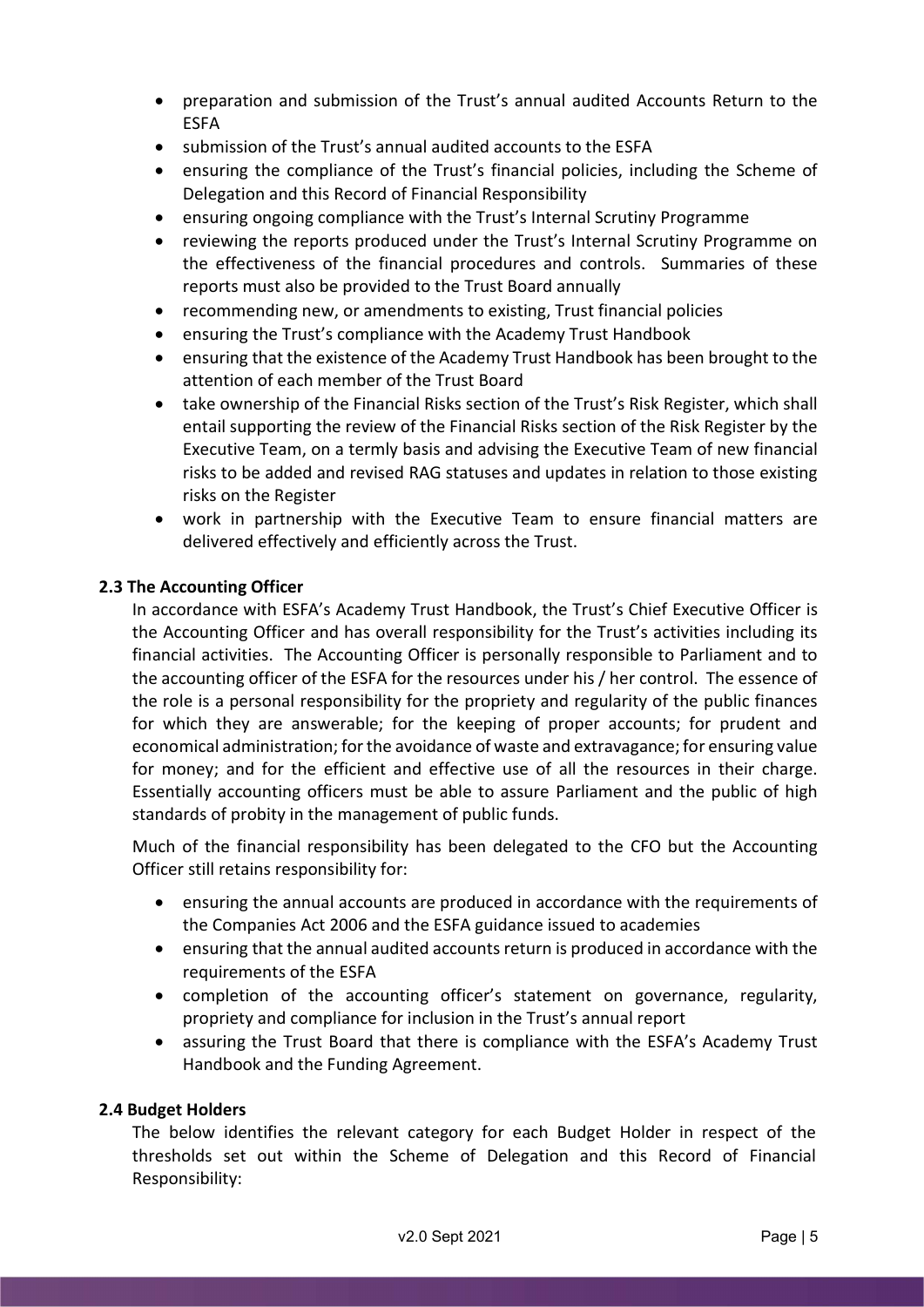| Level 1            | Individual School staff: budget determined by |
|--------------------|-----------------------------------------------|
|                    | School Headteacher.                           |
| Level <sub>2</sub> | School Headteachers: budget determined by     |
|                    | LGBs / SIB.                                   |
|                    | SLT member: budget determined by School       |
|                    | Headteacher.                                  |
| Level 3            | Deputy CEO: budget determined by Executive    |
|                    | Team.                                         |
| Level 4            | CEO: budget determined by Trust Board         |
|                    | CFO: budget determined by Trust Board         |

#### 3 THRESHOLD VALUES AND OTHER REFERENCES

All threshold values referenced here are exclusive of VAT.

Definitions of other references are:

Regularity - the requirement to deal with all items of income and expenditure in accordance with legislation, the terms of the trust's funding agreement and ESFA's Academy Trust Handbook, and compliance with internal trust procedures. This includes spending public money for the purpose intended by Parliament.

Propriety - the requirement to deal with expenditure and receipts in accordance with Parliament's intentions and the principles of parliamentary control. This covers standards of conduct, behaviour and corporate governance.

Value for money  $-$  is achieving the best possible educational and wider societal outcomes through the economic, efficient and effective use of all the resources in the trust's charge, the avoidance of waste and extravagance, and prudent and economical administration. All Trust staff should have proper regard for value for money.

Value for Money (VFM) is not necessarily about the lowest price, it's about getting the right balance between quality and cost. A widely accepted definition of VFM refers to three elements:

| Economy:              | Minimising the costs of resources used                              |
|-----------------------|---------------------------------------------------------------------|
| <b>Efficiency:</b>    | Relationship between outputs and the resources used to produce them |
| <b>Effectiveness:</b> | Extent to which objectives have been achieved                       |

It is therefore essential that minutes of LGBs / SIB accurately reflect the discussions and decisions relating to securing value for money for the Trust / school and that the school retains all related documents so as to demonstrate that all actions have been to safeguard public funds and in the best interests of the pupils.

Management Accounts – these consist of a Profit and Loss Statement, Balance Sheet and Cashflow Statement.

#### 4 REVIEW

The RoFR should be reviewed by the Trust Board every 3 years and its approval recorded in the minutes of the meeting.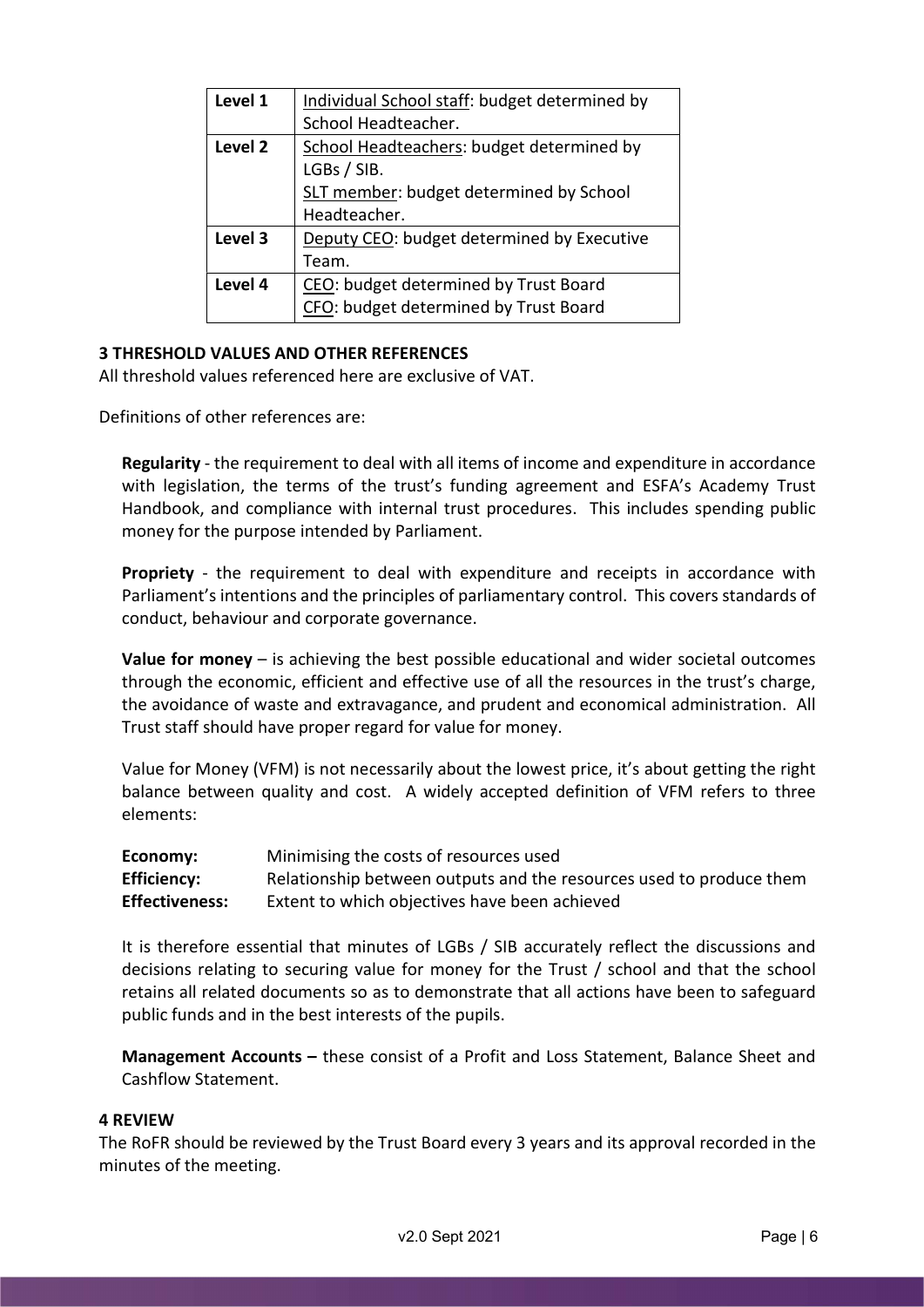

'Engaging learners to enhance their life opportunities and outcomes'



#### 5 RECORD OF FINANCIAL RESPONSIBILITY TABLE

In the tables below [..] denote the cross reference to the Scheme of Delegation. This table is a slave to the master Scheme of Delegation.

#### 5.1 Budgeting and Reporting

| Role                          | Value | <b>Delegated Authority</b>                                                                                                 | <b>Method</b>                                                                                         | <b>Review Period</b> |
|-------------------------------|-------|----------------------------------------------------------------------------------------------------------------------------|-------------------------------------------------------------------------------------------------------|----------------------|
| <b>Budget Setting Process</b> |       | Deputy CEO in consultation<br>with Headteachers / LGB / SIB<br>[2.3]                                                       | Agree school improvement priorities and devise<br>School Development Plan (SDP)                       | Annual               |
|                               |       | Deputy CEO in consultation<br>with Headteachers / LGB / SIB<br>[2.12]                                                      | Agree SEND improvement priories and devise SEND<br>Development Plan                                   | Annual               |
|                               |       | Deputy CEO in consultation<br>with Headteachers / LGB / SIB<br>[9.2]                                                       | Agree 5 year Estate Management Development Plan<br>and estate management priorities                   | Annual               |
|                               |       | Deputy CEO in consultation<br>with Headteachers Operational<br>Group [3.36]                                                | Agree Pupil Premium improvement priorities and<br>devise Pupil Premium Development Plan               | Annual               |
|                               |       | Deputy CEO in consultation with<br><b>Headteachers Operational</b><br>Group [3.37]                                         | Agree PE and Sport development priorities and devise<br>PE and Sport Development Plan                 | Annual               |
|                               |       | <b>Chief Financial Officer in</b><br>consultation with Headteachers<br>/ Budget Holders and Executive<br>Team [6.16, 6.17] | Draft and agree Central and School budget plans<br>(incorporating individual Budget Holders' budgets) | Termly               |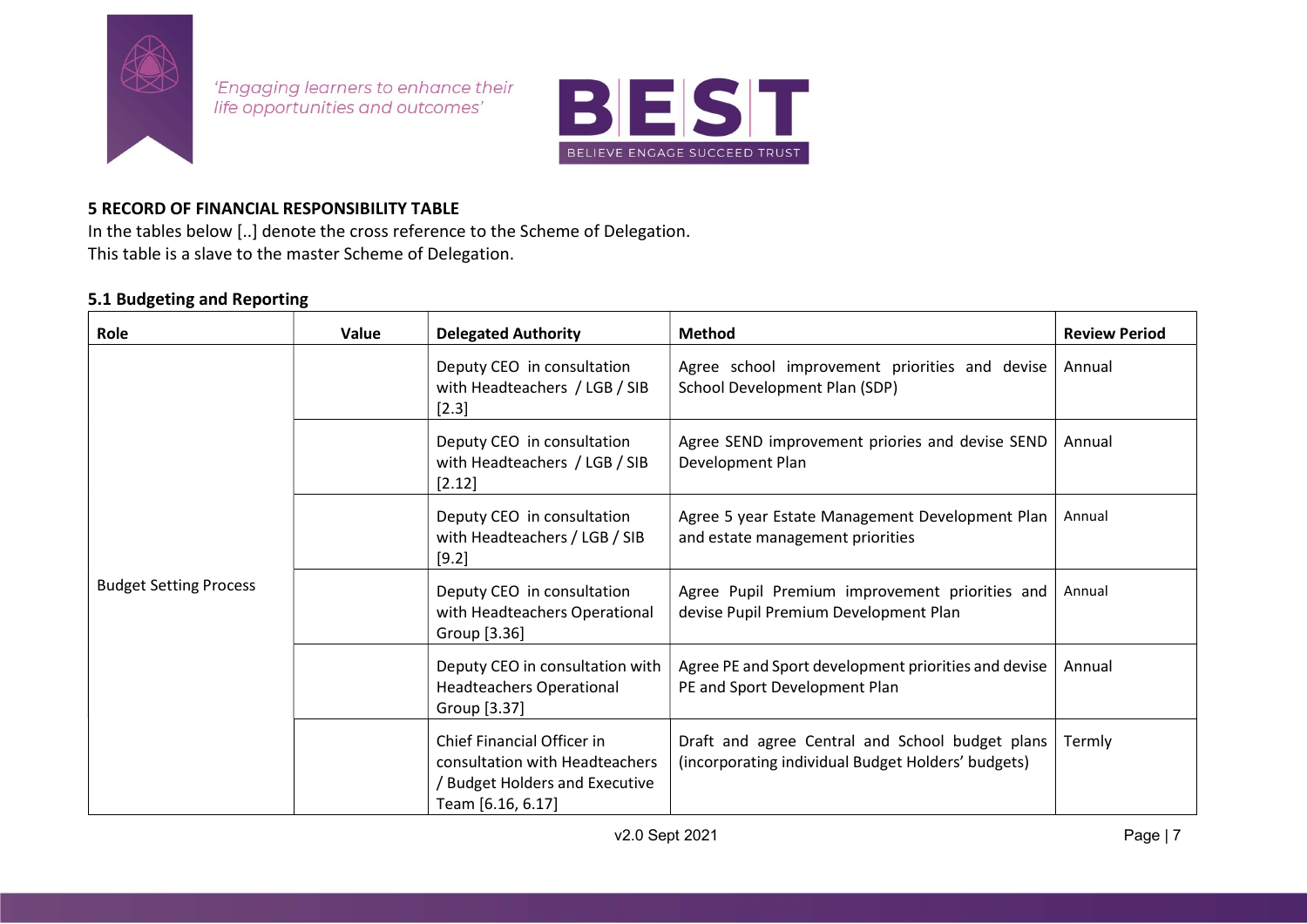| Chief Financial Officer [6.5, 6.6]          | Prepare consolidated Trust budget plan                                                                                                                                                                                                                                               | Termly |
|---------------------------------------------|--------------------------------------------------------------------------------------------------------------------------------------------------------------------------------------------------------------------------------------------------------------------------------------|--------|
| Executive Team [6.5, 6.6, 6.16,<br>$6.17$ ] | Review individual School budget plans, Central<br>budget plan, and consolidated Trust budget plan and:                                                                                                                                                                               | Annual |
|                                             | a) Recommend the School budget plans and<br>Central budget plan, as submitted; or                                                                                                                                                                                                    |        |
|                                             | b) Reconsider one or more of the School<br>budget plans and/or Central budget plan<br>and                                                                                                                                                                                            |        |
|                                             | recommend the consolidated budget for<br>C)<br>approval by the Trust Board, as submitted;<br>or                                                                                                                                                                                      |        |
|                                             | recommend the consolidated budget for<br>d)<br>approval by the Trust Board, as amended by<br>the Executive Team.                                                                                                                                                                     |        |
| Trust Board [6.5, 6.6, 6.16,<br>$6.17$ ]    | Approve or reject the consolidated Trust budget<br>based on the advice of the Executive Team seeking<br>further detail and / or clarification (where necessary)<br>in relation to the individual School budget plans from<br>which it is drawn.                                      | Annual |
|                                             | Where the Trust Board rejects the consolidated Trust<br>budget, the individual budget(s) responsible for this<br>decision shall be withdrawn and the Trust Board<br>should appoint the Executive Team to set an<br>alternative budget for submission to the Trust Board<br>directly. |        |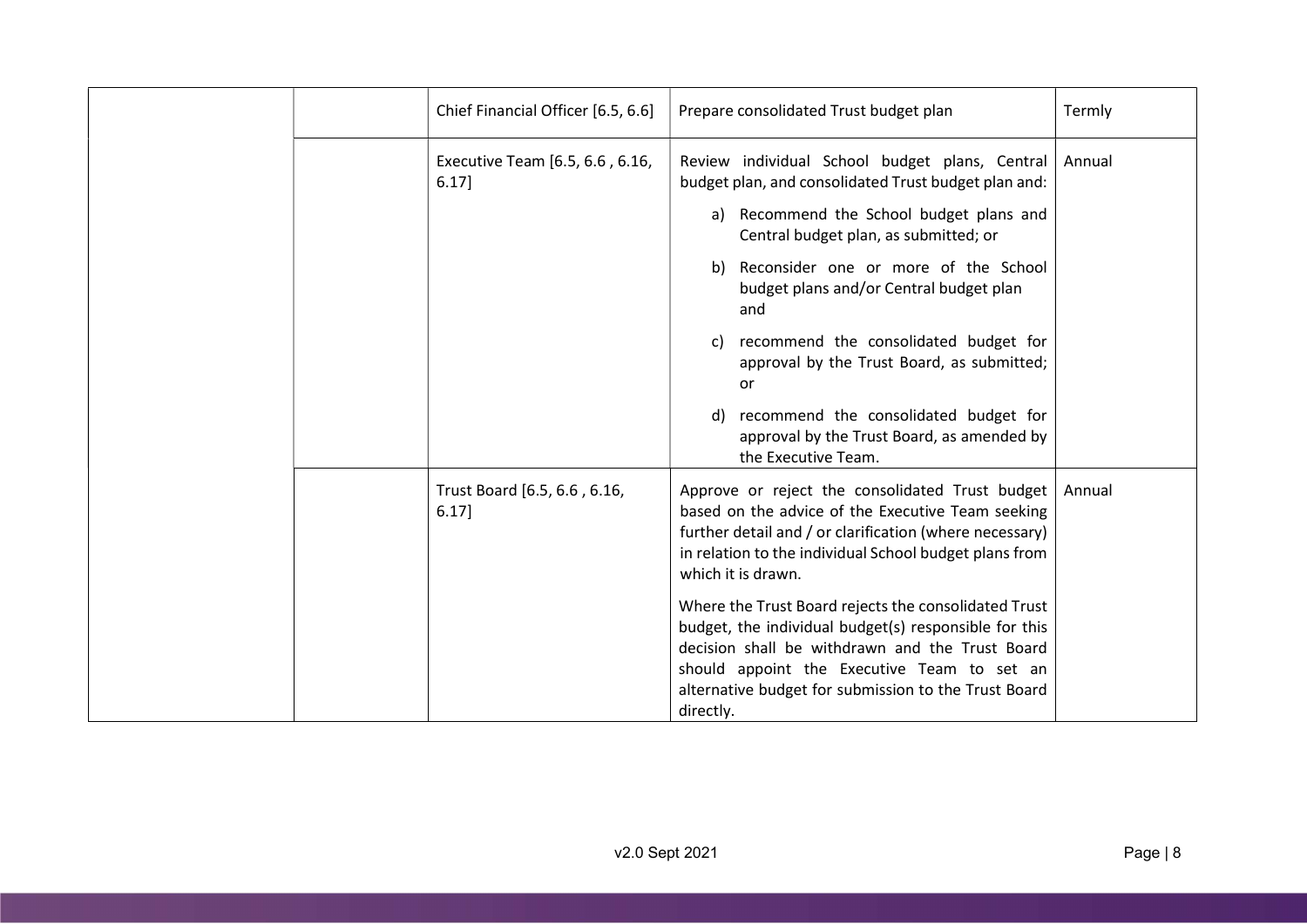| <b>Budget holders</b><br>responsibilities                     | As per the<br>individual<br>budgets set | Budget Holders as per 2.4 above<br>[6.18, 6.19]                                                                 | Budget monitoring is the responsibility of the budget<br>holder and must not be overspent at any time during<br>the year unless through prior agreement from the<br>appropriate authorisation level.                                                                              | Monthly                                 |
|---------------------------------------------------------------|-----------------------------------------|-----------------------------------------------------------------------------------------------------------------|-----------------------------------------------------------------------------------------------------------------------------------------------------------------------------------------------------------------------------------------------------------------------------------|-----------------------------------------|
| <b>School Monthly</b><br><b>Management Accounts</b>           |                                         | <b>Chief Financial Officer</b><br>[6.18, 6.19]                                                                  | All School transactions to be processed and<br>reconciled by the Business Manager / Finance Officer<br>for the timely checking and production of the<br>monthly management accounts.                                                                                              | Monthly                                 |
| <b>Consolidated Central</b><br>Monthly Management<br>Accounts |                                         | <b>Chief Financial Officer</b><br>[6.18, 6.19]                                                                  | All Central transactions to be processed and<br>reconciled by the Chief Financial Officer for the timely<br>checking and production of the monthly management<br>accounts. Adjustments to be made, VAT claims<br>submitted and period to be closed by Chief Financial<br>Officer. | Monthly                                 |
|                                                               | Up to £5,000                            | <b>Business Manager / Finance</b><br>Officer / School Headteacher<br>[7.10]                                     | Must be disclosed to LGB / SIB.                                                                                                                                                                                                                                                   | As necessary                            |
| Virements                                                     | £5,001 to<br>£20,000                    | Chief Financial Officer [7.11]                                                                                  | Must be disclosed to the Executive Team                                                                                                                                                                                                                                           | As necessary                            |
|                                                               | Over £20,001                            | Executive Team [7.12]                                                                                           | Must be disclosed to the Trust Board                                                                                                                                                                                                                                              | As necessary                            |
| <b>ESFA Reporting</b>                                         |                                         | CFO, CEO and Executive Team in<br>conjunction with the Trust's<br>external Financial Advisors [6.8,<br>$6.14$ ] | An annual Financial Reporting Timetable will be<br>released by the ESFA dates and requirements will be<br>included on this timetable.                                                                                                                                             | As necessary to<br>ensure<br>compliance |
| Benchmarking                                                  |                                         | <b>Business Manager / Finance</b><br>Officer / Chief Financial Officer<br>[6.22]                                | Financial Benchmarking will be conducted at School<br>and Trust level.<br>The School Resource Management Self-Assessment<br>Tool (SRMSAT) and the View My Financial Insights                                                                                                      | Annually                                |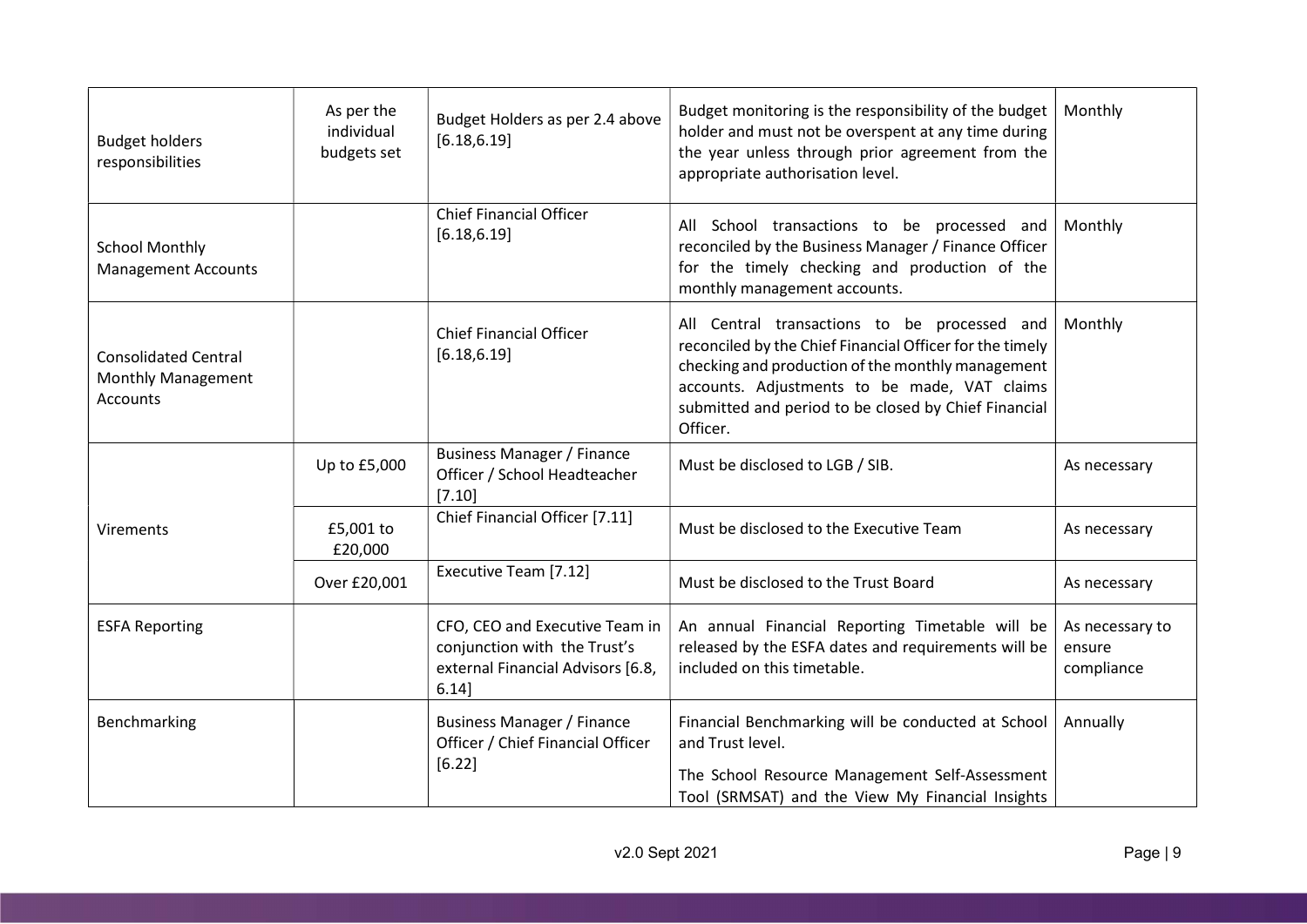| (VMFI) enable schools to benchmark their spending  <br>  against other similar schools in detail. Schools can |  |
|---------------------------------------------------------------------------------------------------------------|--|
| prepare charts that compare their income and<br>expenditure profile with that of similar schools.             |  |

#### 5.2 Income

| Role                                          | Value     | <b>Delegated Authority</b>                                                                   | <b>Method</b>                                                                                                                                                                                                                                                                                                                                                                                                     | <b>Review Period</b> |
|-----------------------------------------------|-----------|----------------------------------------------------------------------------------------------|-------------------------------------------------------------------------------------------------------------------------------------------------------------------------------------------------------------------------------------------------------------------------------------------------------------------------------------------------------------------------------------------------------------------|----------------------|
| Collection and receipt of<br>cash and cheques | Any       | Business Manager / Finance<br>Officer / Finance Assistant /<br>Chief Financial Officer [8.7] | Cash must be receipted by the Business Manager /<br>Finance Officer / Finance Assistant (schools) or Chief<br>Financial Officer (Central) using the Receipt of Cash<br>Form for all other receipts. All on site cash and<br>cheques must be locked away securely until banking.                                                                                                                                   | Daily                |
| Sales Invoices                                | Up to £1m | <b>Business Manager</b><br>/ Finance<br>Officer [7.1]                                        | All sales invoices must be processed through PS<br>Financials, and issued in a timely manner.<br>Chief Financial Officer to retain oversight of High<br><b>Needs Funding</b>                                                                                                                                                                                                                                      | As required          |
|                                               | Over £1m  | Chief Financial Officer [7.2]                                                                | Executive Team to approve the issuing of sales<br>invoices above £1.5m, and then as above                                                                                                                                                                                                                                                                                                                         | As required          |
| School banking of cash and<br>cheques         | Any       | Business Manager / Finance<br>Officer / Finance Assistant [8.8]                              | All cash and cheque receipts must be counted be two<br>individuals prior to being banked.<br>Cash and cheques should be banked as soon as<br>reasonably practicable and in any case should not be<br>allowed to accumulate above £1,000.<br>Once banked, the Finance Assistant must file the<br>Receipt of Cash form. The Business Manager /<br>Finance Officer must then record the receipt on PS<br>Financials. | As required          |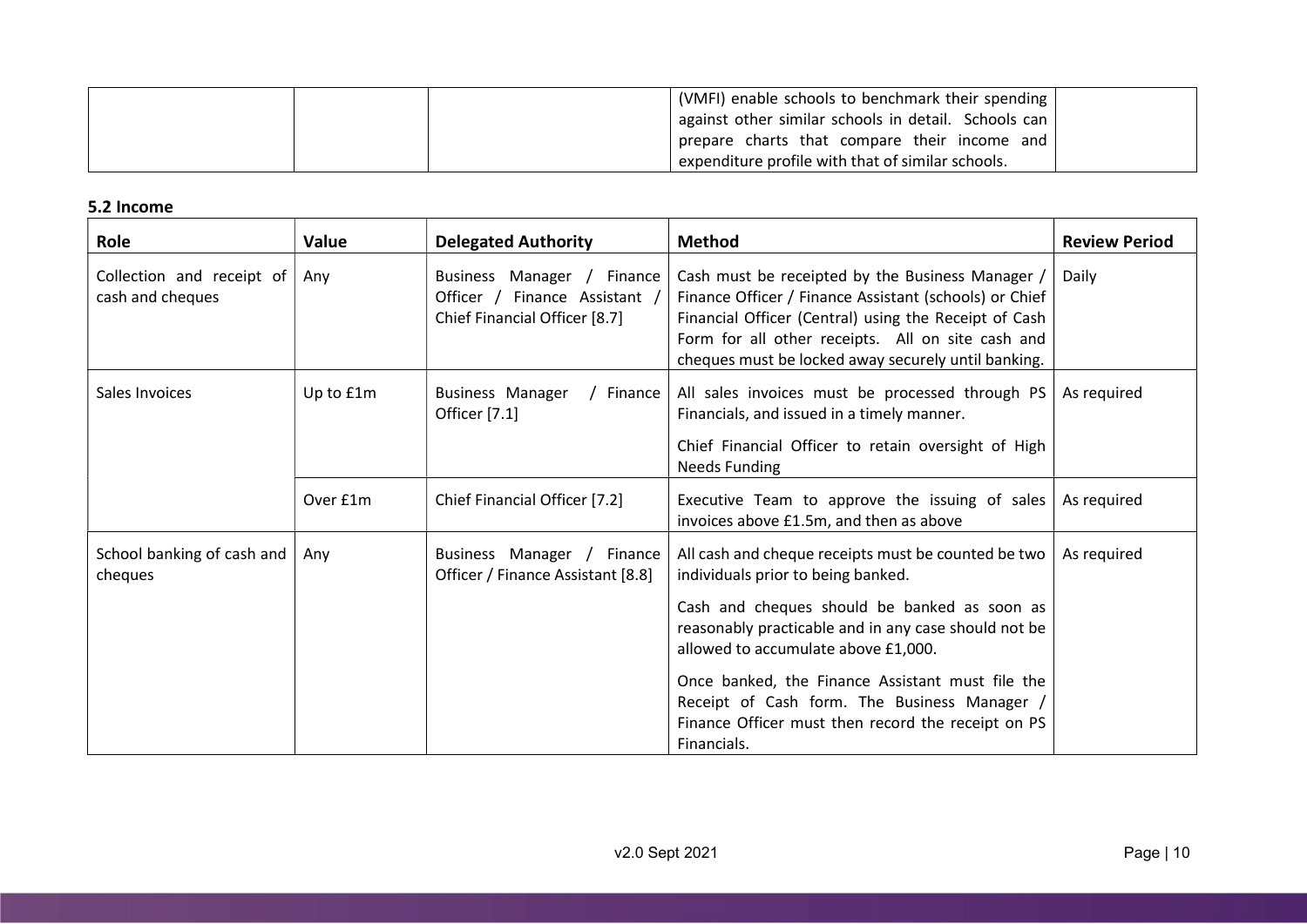| Central banking of cash and<br>cheques                        | Any                                                      | Chief Financial Officer [8.8]                                                    | All cash and cheque receipts must be counted by two<br>individuals prior to being banked.                                                                                                                                                                                  | As required |
|---------------------------------------------------------------|----------------------------------------------------------|----------------------------------------------------------------------------------|----------------------------------------------------------------------------------------------------------------------------------------------------------------------------------------------------------------------------------------------------------------------------|-------------|
|                                                               |                                                          |                                                                                  | Cash and cheques should be banked as soon as<br>reasonably practicable and in any case should not be<br>allowed to accumulate above £1,000.                                                                                                                                |             |
|                                                               |                                                          |                                                                                  | Once banked, the Finance Assistant must obtain from<br>the Chief Financial Officer authorisation of the<br>Receipt of Cash form and the paying in slip The Chief<br>Financial Officer must then record the receipt on PS<br>Financials.                                    |             |
| Reconciliation<br>οf<br>bank<br>accounts                      | Any                                                      | Business Manager / Finance<br>Officer/ Chief Financial Officer<br>[8.9]          | Bank accounts should be reconciled on a monthly<br>basis on PS Financials by the Business Manager /<br>Finance Officer and authorised by the School<br>Headteacher. The central bank account is reconciled<br>by the Chief Financial Officer and authorised by the<br>CEO. | Monthly     |
| Petty Cash                                                    | Maximum Petty<br>Cash Held On-<br>Site(In-Hand):<br>£500 | Finance Assistant / Business<br>Manager / Finance Officer                        | Use of petty cash is permitted but discouraged. All<br>petty cash transactions must be recorded by the<br>Finance Assistant at the time of the transaction.<br>Monthly reconciliations of petty cash will be made                                                          | Monthly     |
|                                                               | Maximum<br>Individual<br>Payment: £100                   | [8.10]                                                                           | by the Finance Assistant and authorised by the<br>Business Manager / Finance Officer.                                                                                                                                                                                      |             |
| Income collected via 3rd<br>party organisations (eg<br>Arbor) |                                                          | <b>Business Manager / Finance</b><br>Officer / Chief Financial Officer<br>[8.11] | Schools using such income collection systems must<br>complete an annual Certificate of Payment Card<br>Industry - Data Security Standards (PCI DSS)<br>Compliance.                                                                                                         | Annually    |
|                                                               |                                                          |                                                                                  | Schools are responsible for ensuring that account<br>data is PCI DSS protected by any third party                                                                                                                                                                          |             |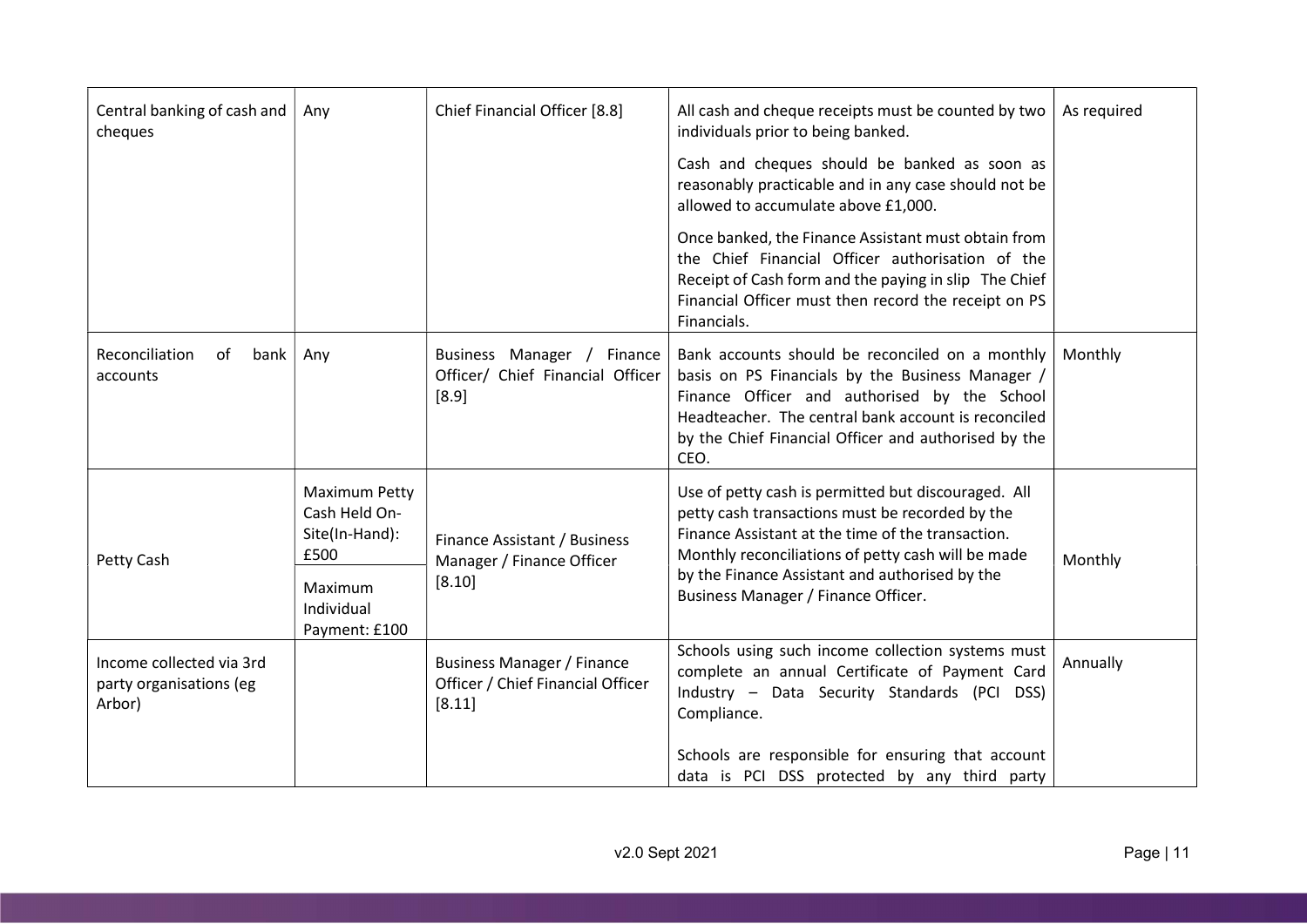| organisations (eg Arbor) undertaking payment<br>operations on behalf of the school.                                                                                                                                   |
|-----------------------------------------------------------------------------------------------------------------------------------------------------------------------------------------------------------------------|
| This should be evidenced by the supplier providing<br>the School with a copy of their current Attestation of<br>Compliance (AoC)                                                                                      |
| Schools handling/processing payment card data are<br>responsible for ensuring that they are fully compliant<br>with PCI DSS requirements and that all staff are aware<br>of the school's PCI DSS Policy & Procedures. |

### 5.3 Intra Company Transfers

| <b>Bank Transfers</b> | Up to £200,000 | Manager /<br><b>Business</b><br>Finance<br>Officer/ Chief Financial Officer<br>[7.13] | Intra-company bank transfers should be made<br>electronically between any Trust bank accounts by<br>the Business Manager / Finance Officer who must<br>first obtain authorisation from the Chief Financial<br>Officer. Transfers must be recorded on PS Financials<br>by the Business Manager / Finance Officer, as soon as<br>reasonably practicable | As required |
|-----------------------|----------------|---------------------------------------------------------------------------------------|-------------------------------------------------------------------------------------------------------------------------------------------------------------------------------------------------------------------------------------------------------------------------------------------------------------------------------------------------------|-------------|
|                       | Over £200,001  | Executive Team/ Chief Financial<br>Officer [7.14]                                     | Executive Team / CFO to approve and then as before                                                                                                                                                                                                                                                                                                    | As required |
| Recharges             | Up to £200,000 | Chief Financial Officer [7.15]                                                        | Intra-company recharges should be made within PS<br>Financials by the Chief Financial Officer using the<br>recharge nominals only.                                                                                                                                                                                                                    | Monthly     |
|                       | Over £200,001  | Executive Team [7.16]                                                                 | Executive Team to approve and then as before.<br>Where prior approval is not possible, Executive Team<br>must approve as soon as is reasonably practicable<br>following recharge.                                                                                                                                                                     | Monthly     |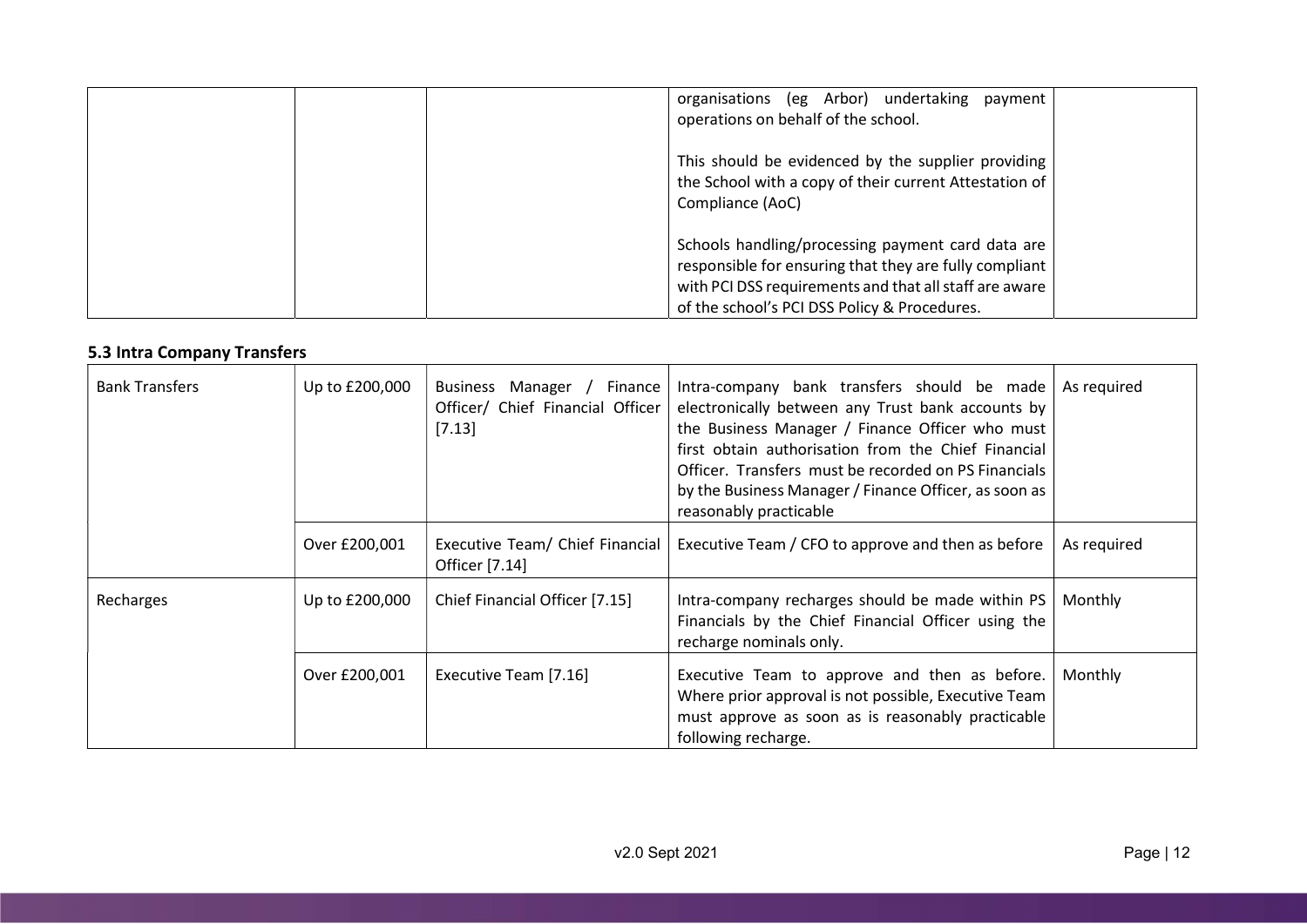# 5.4 Purchases and Payments

| Role                                              | Value                 | <b>Delegated Authority</b>                             | <b>Method</b>                                                                                                                                                                                                                                                                                                                                                                                                                                                                                                                                                         | <b>Review Period</b> |
|---------------------------------------------------|-----------------------|--------------------------------------------------------|-----------------------------------------------------------------------------------------------------------------------------------------------------------------------------------------------------------------------------------------------------------------------------------------------------------------------------------------------------------------------------------------------------------------------------------------------------------------------------------------------------------------------------------------------------------------------|----------------------|
| Purchase orders: Level 1<br><b>Budget Holders</b> | Up to £1,000          | Budget Holder<br>Finance<br>Assistant [7.3]            | Purchases to be made in accordance with one of the<br>Purchasing Processes defined in the Financial<br>Procedures Handbook.                                                                                                                                                                                                                                                                                                                                                                                                                                           | As required          |
|                                                   | £1,001 to<br>£10,000  | Manager / Finance<br><b>Business</b><br>Officer        | As above                                                                                                                                                                                                                                                                                                                                                                                                                                                                                                                                                              | As required          |
|                                                   | £10,001 to<br>£50,000 | Chief Financial Officer [7.4]                          | Three quotes must be obtained in order for Chief<br>Financial Officer to approve. These can include both<br>written and documented verbal quotes. A completed<br>Value for Money Form (Multiple) should be provided<br>by the Budget Holder. In exceptional circumstances,<br>the Value for Money Form (Single) may be used<br>where fewer than 3 suppliers are able to fulfil the<br>specification set by the Budget Holder. However, this<br>will only be authorised by the Chief Financial Officer<br>where evidence is provided to show that this is the<br>case. | As required          |
|                                                   | Over £50,000          | Executive Team / Chief Financial<br>Officer [7.5, 7.6] | An advertised formal tender exercise is required for<br>all goods/services costing more than £50,000,<br>including advertising in FTS if appropriate.<br>Executive Team / Chief Financial Officer to approve<br>the full competitive tender and then as above. Once<br>Executive Team / CFO approval has been obtained,<br>order to be placed on PS Financials by Business<br>Manager / Finance Officer / Finance Assistant for<br>authorisation by CFO. Once order is authorised on PS<br>Financials, the order may be placed with supplier.                         | As required          |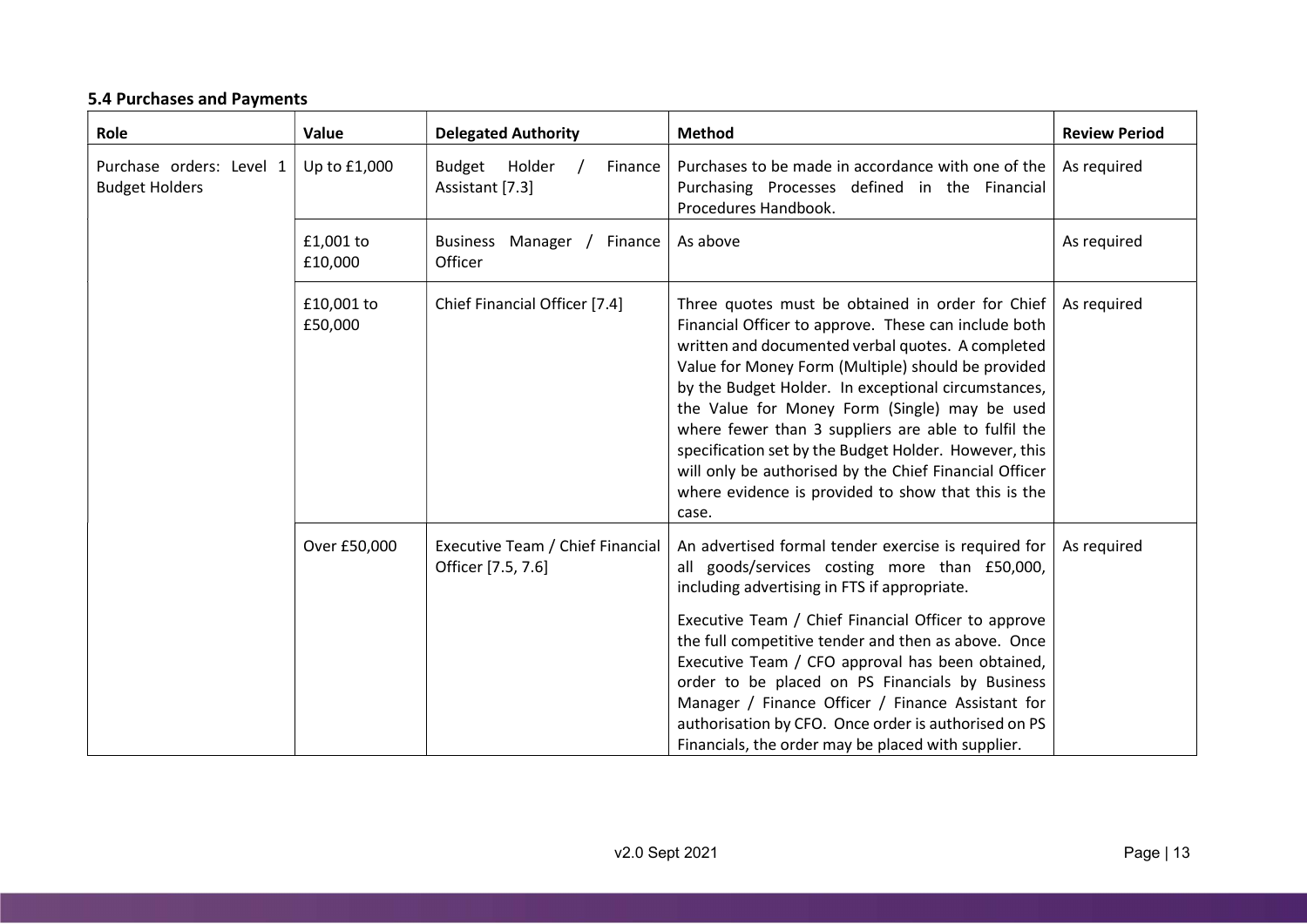| Purchase orders: Level 2<br><b>Budget Holders</b> | Up to £2,500         | Budget Holder [7.3]                                    | Purchases to be made in accordance with one of the<br>Purchasing Processes defined in the Financial<br>Procedures Handbook.                                                                                                                                                                                                                                                                                                                                                                                                                                                           | As required |
|---------------------------------------------------|----------------------|--------------------------------------------------------|---------------------------------------------------------------------------------------------------------------------------------------------------------------------------------------------------------------------------------------------------------------------------------------------------------------------------------------------------------------------------------------------------------------------------------------------------------------------------------------------------------------------------------------------------------------------------------------|-------------|
|                                                   | £2,501 to<br>£50,000 | Chief Financial Officer [7.4]                          | For purchase orders over £10,000, three quotes must<br>be obtained in order for Chief Financial Officer to<br>approve. These can include both written and verbal.<br>A completed Value for Money Form (Multiple) should<br>be provided by the Budget Holder. In exceptional<br>circumstances, the Value for Money Form (Single)<br>may be used where fewer than 3 suppliers are able to<br>fulfil the specification set by the Budget Holder.<br>However, this will only be authorised by the Chief<br>Financial Officer where evidence is provided to show<br>that this is the case. | As required |
|                                                   | Over £50,000         | Executive Team / Chief Financial<br>Officer [7.5, 7.6] | An advertised formal tender exercise is required for<br>all goods/services costing more than £50,000,<br>including advertising in FTS if appropriate.<br>Executive Team / Chief Financial Officer to approve<br>the full competitive tender and then as above. Once<br>Executive Team / CFO approval has been obtained,                                                                                                                                                                                                                                                               | As required |
|                                                   |                      |                                                        | order to be placed on PS Financials by Business<br>Manager / Finance Officer / Finance Assistant for<br>authorisation by CFO. Once order is authorised on PS<br>Financials, the order may be placed with supplier.                                                                                                                                                                                                                                                                                                                                                                    |             |
| Purchase orders: Level 3<br><b>Budget Holders</b> | Up to £5,000         | Budget Holder [7.3]                                    | Purchases to be made in accordance with one of the<br>Purchasing Processes defined in the Financial<br>Procedures Handbook.                                                                                                                                                                                                                                                                                                                                                                                                                                                           | As required |
|                                                   | £5,001 to<br>£50,000 | Chief Financial Officer [7.4]                          | For purchase orders over £10,000, three quotes must<br>be obtained in order for Chief Financial Officer to<br>approve. These can include both written and verbal.<br>A completed Value for Money Form (Multiple)                                                                                                                                                                                                                                                                                                                                                                      | As required |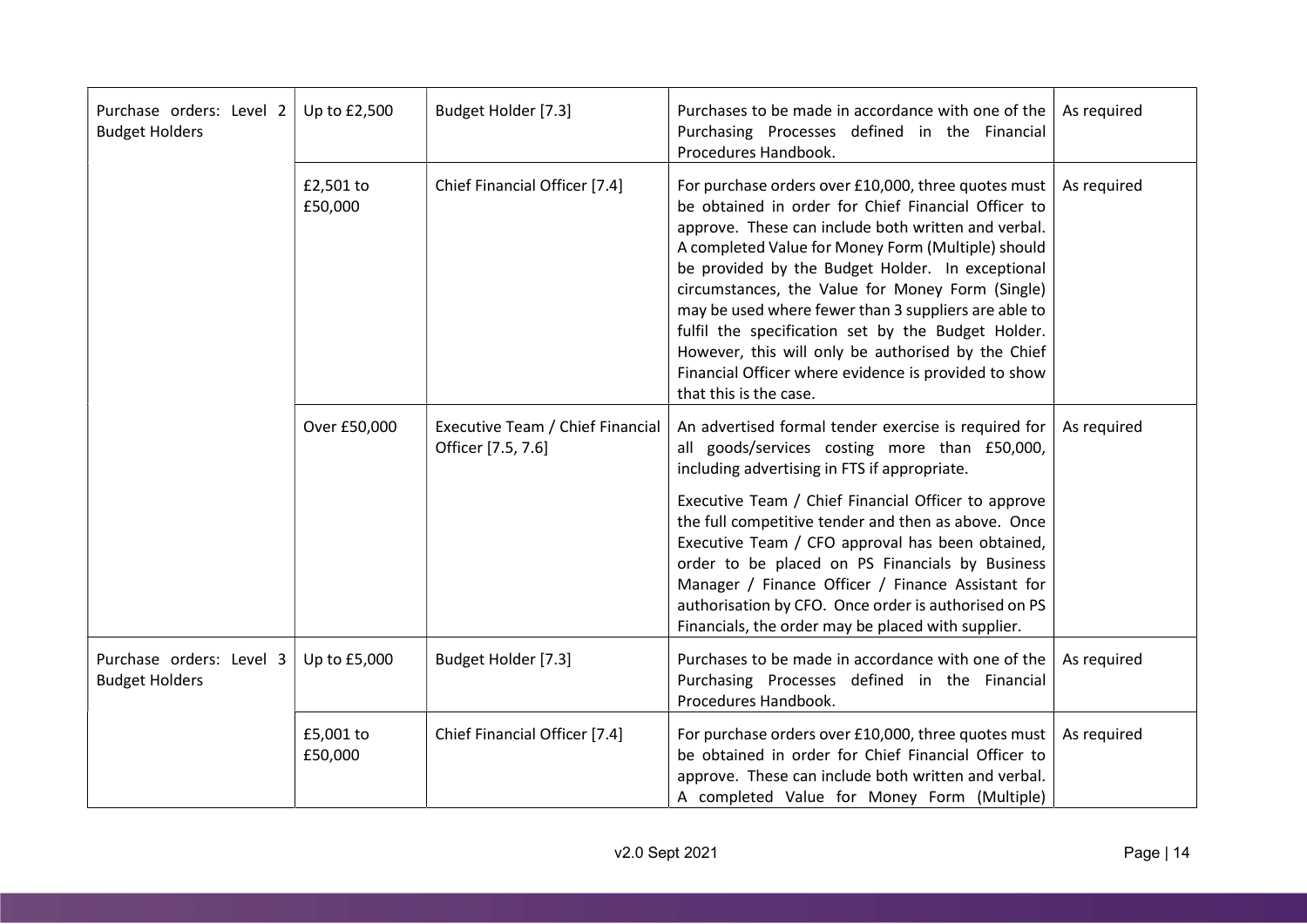|                          |                       |                                                        | authorised by the Chief Financial Officer should be<br>provided by the Budget Holder. In exceptional<br>circumstances, the Value for Money Form (Single)<br>may be used where fewer than 3 suppliers are able to<br>fulfil the specification set by the Budget Holder.<br>However, this will only be authorised by the Chief<br>Financial Officer where evidence is provided to show<br>that this is the case.                                                                                                                                                                                                                                                  |             |
|--------------------------|-----------------------|--------------------------------------------------------|-----------------------------------------------------------------------------------------------------------------------------------------------------------------------------------------------------------------------------------------------------------------------------------------------------------------------------------------------------------------------------------------------------------------------------------------------------------------------------------------------------------------------------------------------------------------------------------------------------------------------------------------------------------------|-------------|
|                          | Over £50,000          | Executive Team / Chief Financial<br>Officer [7.5, 7.6] | An advertised formal tender exercise is required for<br>all goods/services costing more than £50,000,<br>including advertising in FTS if appropriate.<br>Executive Team / Chief Financial Officer to approve<br>the full competitive tender and then as above. Once<br>Executive Team / CFO approval has been obtained,<br>order to be placed on PS Financials by Business<br>Manager / Finance Officer / Finance Assistant for<br>authorisation by CFO. Once order is authorised on PS<br>Financials, the order may be placed with supplier.                                                                                                                   | As required |
| Purchase orders: Level 4 | Up to £10,000         | Budget Holder [7.3]                                    | Budget Holder to approve and then as above.                                                                                                                                                                                                                                                                                                                                                                                                                                                                                                                                                                                                                     | As required |
| <b>Budget Holders</b>    | £10,001 to<br>£50,000 | Chief Financial Officer [7.4]                          | Chief Financial Officer to approve and then as above.<br>However, three quotes must be obtained in order for<br>Chief Financial Officer to approve. These can include<br>both written and verbal. A completed Value for<br>Money Form (Multiple) authorised by the Chief<br>Financial Officer should be provided by the Budget<br>Holder. In exceptional circumstances, the Value for<br>Money Form (Single) may be used where fewer than<br>3 suppliers are able to fulfil the specification set by<br>the Budget Holder. However, this will only be<br>authorised by the Chief Financial Officer where<br>evidence is provided to show that this is the case. | As required |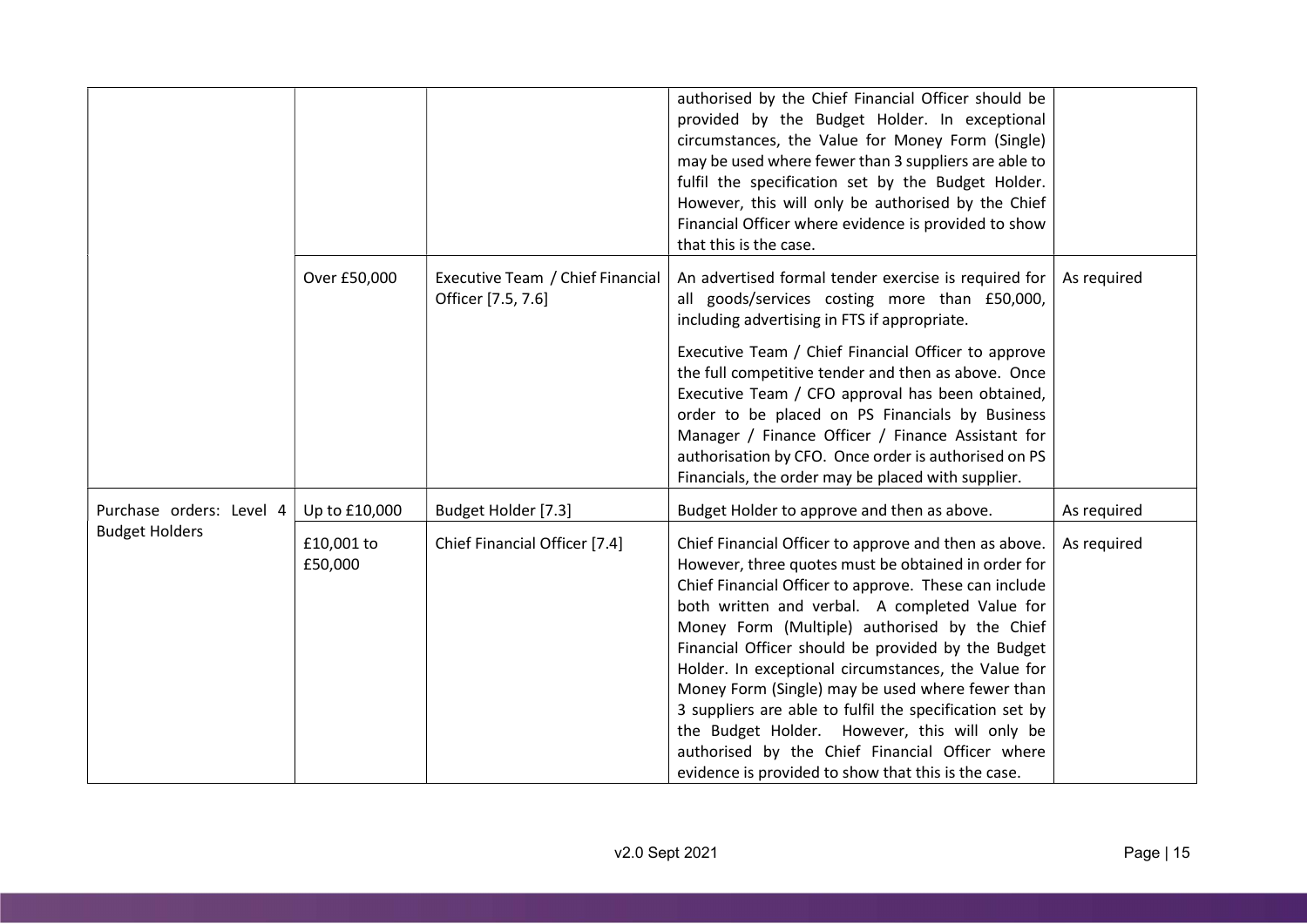|                                              | £50,001 to<br>£100,000 | Executive Team / CEO [7.5, 7.6]                                                                 | An advertised formal tender exercise is required for<br>all goods/services costing more than £50,000,<br>including advertising in FTS if appropriate.                                                                                                                            | As required |
|----------------------------------------------|------------------------|-------------------------------------------------------------------------------------------------|----------------------------------------------------------------------------------------------------------------------------------------------------------------------------------------------------------------------------------------------------------------------------------|-------------|
|                                              |                        |                                                                                                 | Executive Team / CEO to approve the full competitive<br>tender and then as above.                                                                                                                                                                                                |             |
|                                              |                        |                                                                                                 | Purchases to be made in accordance with one of the<br>Purchasing Processes defined in the Financial<br>Procedures Handbook but will be submitted to CFO<br>for electronic authorisation instead.                                                                                 |             |
|                                              |                        |                                                                                                 | CEO must receive a Value for Money Form (Multiple)<br>authorised by Executive Team, prior to authorising.                                                                                                                                                                        |             |
|                                              |                        |                                                                                                 | For Executive Team to authorise:                                                                                                                                                                                                                                                 |             |
|                                              |                        |                                                                                                 | 1. Minimum of three written quotes to be obtained<br>and report of recommendation to be produced by<br>Budget Holder (as appropriate).                                                                                                                                           |             |
|                                              |                        |                                                                                                 | 2. Order to be authorised by Executive Team.                                                                                                                                                                                                                                     |             |
|                                              |                        |                                                                                                 | Once order is authorised electronically by CFO, order<br>may be placed with supplier.                                                                                                                                                                                            |             |
|                                              | Over £100,001          | Trust Board [7.5, 7.6]                                                                          | Formal tendering process, including advertising in FTS<br>if appropriate.                                                                                                                                                                                                        | As required |
|                                              |                        |                                                                                                 | Once Board approval has been obtained via majority<br>resolution at a fully quorate meeting, order to be<br>placed on PS Financials by Chief Financial Officer for<br>authorisation by CEO. Once order is authorised on PS<br>Financials, the order may be placed with supplier. |             |
| Payment by cheque, BACs<br>or Faster Payment | Up to £150,000         | Two signatories required from<br>the approved School / Trust<br>signatories (as approved by the | Cheques or BACs payments containing individual<br>payments up to the value of £150,000 should be                                                                                                                                                                                 | As required |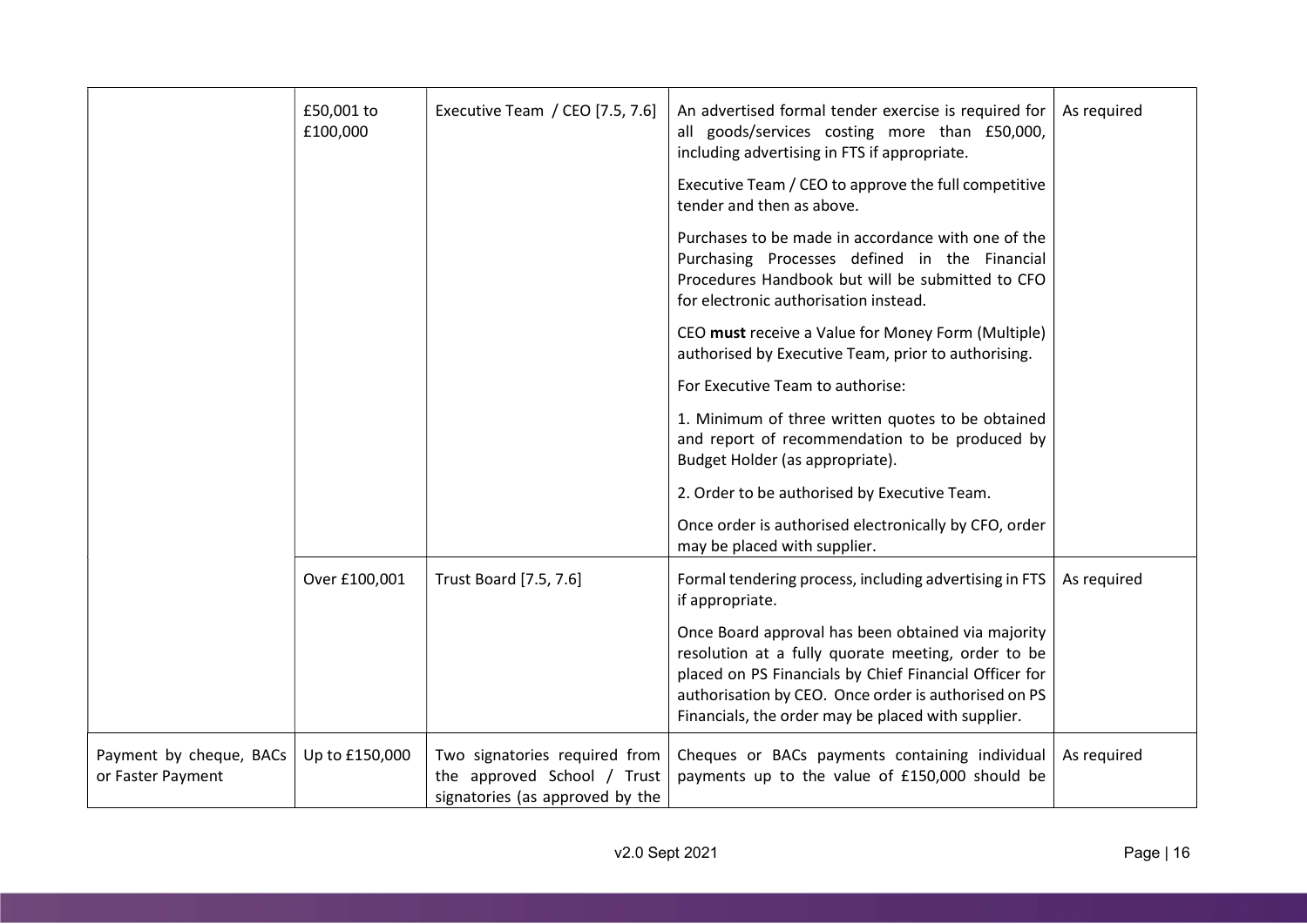|                                      |                                                                                         | Trust Board from time to time)<br>[7.17]                                              | prepared by the Business Manager / Finance Officer<br>and authorised by School Headteacher.<br>Cheques or payment notification<br>must<br>be<br>authorised<br>accompanied<br>by<br>supporting<br>documentation.<br>All Faster Payments must have the prior authorisation<br>of the CFO who will have regard to cost versus<br>benefit.                                                                                                  |              |
|--------------------------------------|-----------------------------------------------------------------------------------------|---------------------------------------------------------------------------------------|-----------------------------------------------------------------------------------------------------------------------------------------------------------------------------------------------------------------------------------------------------------------------------------------------------------------------------------------------------------------------------------------------------------------------------------------|--------------|
|                                      | Over £150,001                                                                           | Three signatories required from<br>the approved School / Trust<br>signatories. [7.18] | Cheques or BACs payments containing individual<br>payments to the value of £150,001 and over should<br>be prepared by the Chief Financial Officer.                                                                                                                                                                                                                                                                                      | As required  |
|                                      |                                                                                         |                                                                                       | payment notification<br>Cheques or<br>must<br>be<br>accompanied<br>authorised<br>by<br>supporting<br>documentation.                                                                                                                                                                                                                                                                                                                     |              |
| Debit Card                           | Single<br>Transaction<br>Limit: £1,000<br>per card<br>Monthly Limit:<br>£5,000 per card | Business Manager /<br>Finance<br>Officer / Chief Financial Officer<br>[7.19]          | Debit card limited to one per bank account with a<br>named owner. Signatories must be Trust employees.<br>All transactions on the debit card must be solely for<br>the school or Trust purposes. The named owner must<br>sign a declaration stating that they are solely<br>responsible for all transactions on their card and will<br>undertake to personally pay for all non-schools or<br>Trust transactions, however they are made. | Monthly      |
| Standing orders and direct<br>debits | as per limits for<br>cheque of BACs<br>payments                                         | as per limits for cheque of BACs<br>payments [7.17, 7.18]                             | as per limits for cheque of BACs payments                                                                                                                                                                                                                                                                                                                                                                                               | As necessary |
| Liabilities and Write-Offs           | 1% of total<br>annual income<br>per single<br>transaction.                              | Chief Financial Officer [7.7]                                                         | Anything above these limits must be approved by<br><b>Executive Team</b>                                                                                                                                                                                                                                                                                                                                                                | Annual       |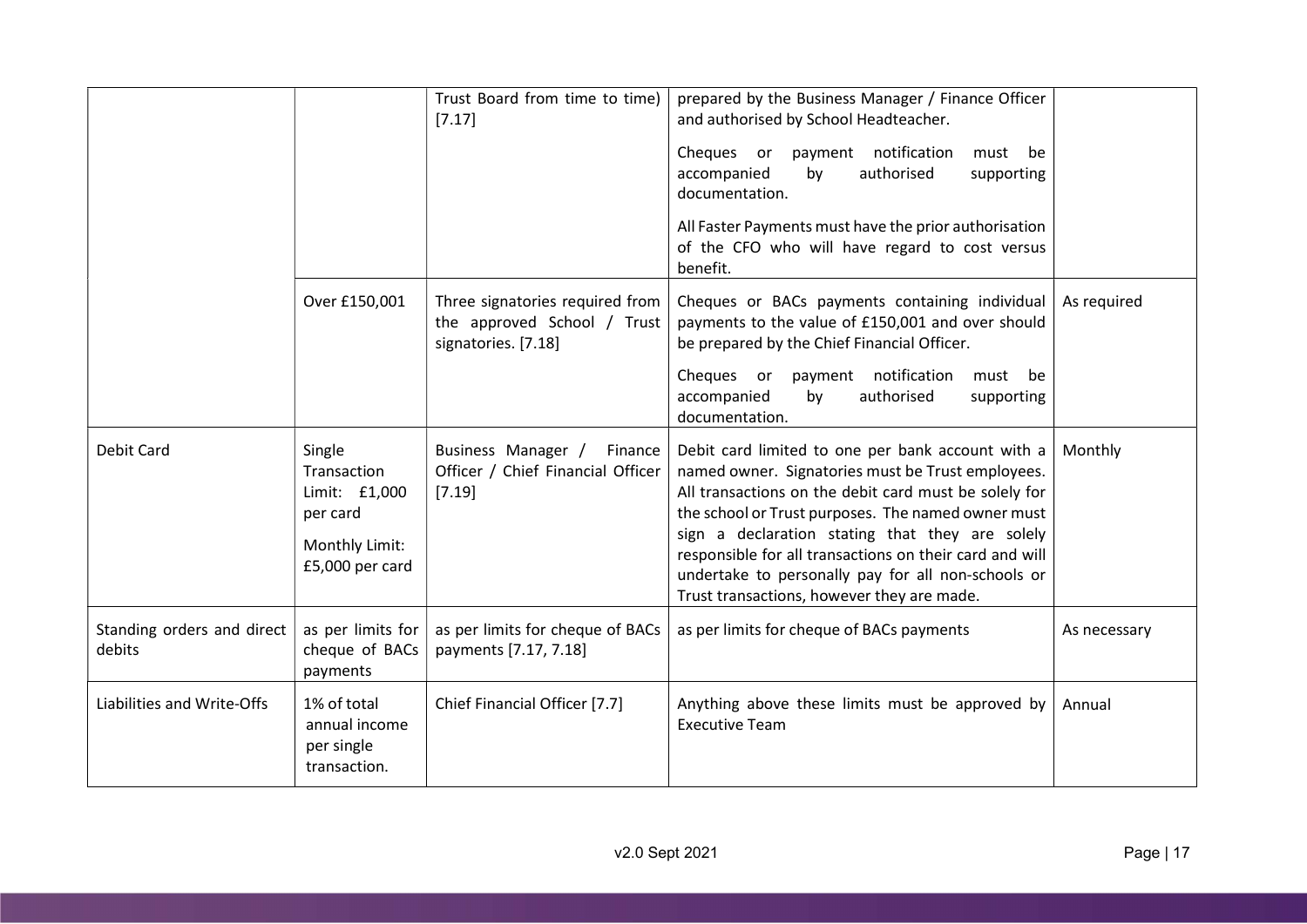|                                                                                 | Cumulatively,<br>5% of total<br>annual income<br>in any one<br>financial year<br>per category of<br>transaction | Trust Board [7.8]                                   | Anything above 1% of annual income or £45,000 must<br>be approved by Secretary of State through the ESFA | Annual |
|---------------------------------------------------------------------------------|-----------------------------------------------------------------------------------------------------------------|-----------------------------------------------------|----------------------------------------------------------------------------------------------------------|--------|
| Purchase or sale of any<br>freehold property                                    | Any                                                                                                             | Trust Board [9.9]<br><b>ESFA approval required</b>  | CFO to obtain approval through appropriate<br>methods                                                    | Annual |
| Granting any leasehold or<br>tenancy agreement                                  | Any                                                                                                             | Trust Board [9.10]<br><b>ESFA approval required</b> | CFO to obtain approval through appropriate<br>methods                                                    | Annual |
| Taking up any leasehold or<br>agreement for<br>tenancy<br>more than three years | Any                                                                                                             | Trust Board [9.11]<br><b>ESFA approval required</b> | CFO to obtain approval through appropriate<br>methods                                                    | Annual |

# 5.5 Wages and Salaries

| Role                 | Value                                                                            | <b>Delegated Authority</b> | <b>Method</b>                                                        | <b>Review Period</b> |
|----------------------|----------------------------------------------------------------------------------|----------------------------|----------------------------------------------------------------------|----------------------|
| Appointment of Staff | Teaching and<br>Educational<br>Support Staff<br>including Supply<br>Agency staff | School Headteacher [5.5]   | Appointment to be made in line with Trust guidelines<br>and proforma | As required          |
|                      | Assistant /<br>Deputy<br>Headteacher                                             | School Headteacher [5.4]   | Appointment to be made in line with Trust guidelines<br>and proforma | As required          |
|                      | School<br>Headteacher                                                            | Trust Board [5.3]          | Appointment to be made in line with Trust guidelines<br>and proforma | As required          |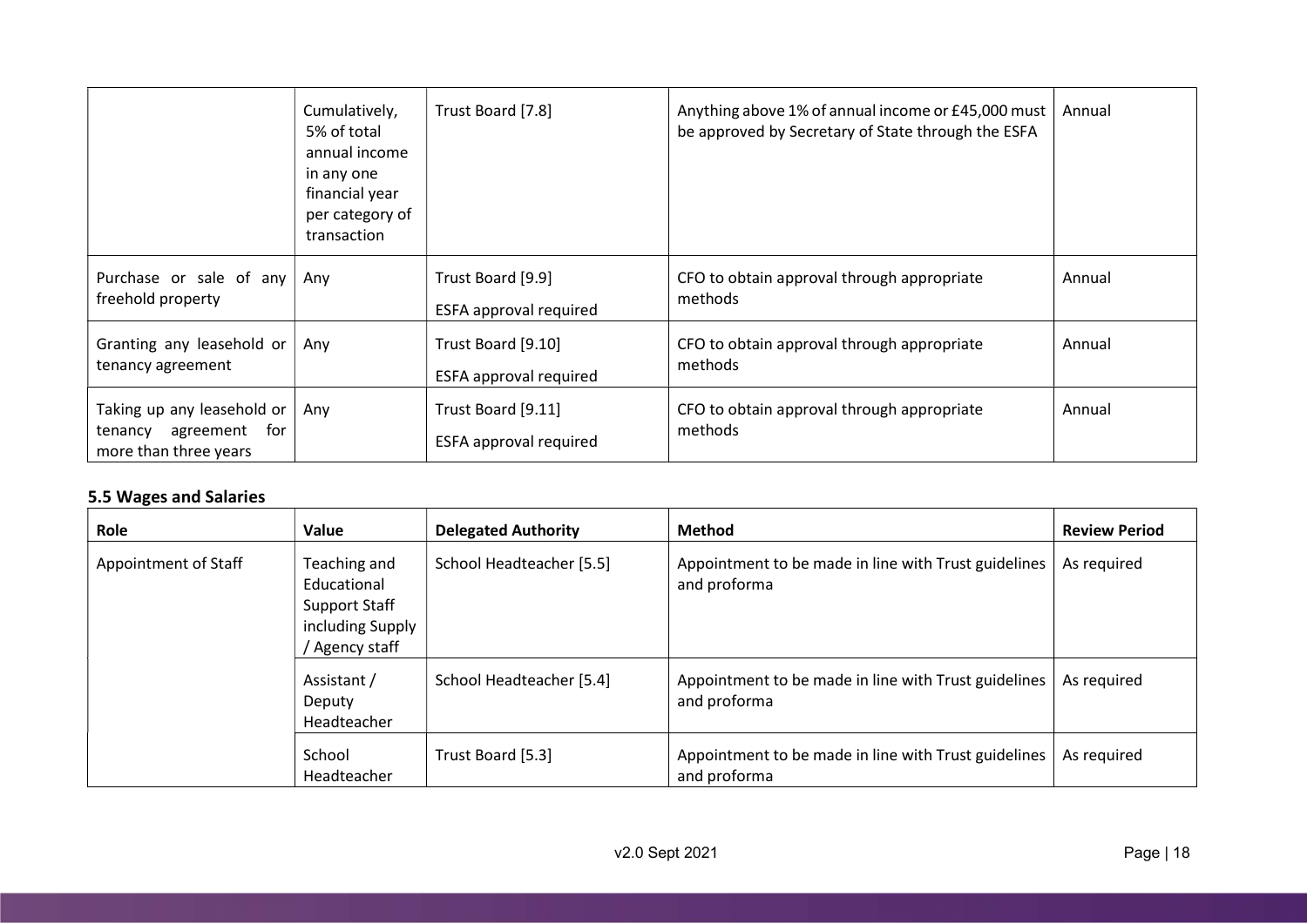|                           | Non-<br>educational<br>support staff<br>including Supply<br>Agency staff | School Headteacher [5.5]                                     | Appointment to be made in line with Trust guidelines<br>and proforma                                                                                                                                                                                                                                                                                                       | As required |
|---------------------------|--------------------------------------------------------------------------|--------------------------------------------------------------|----------------------------------------------------------------------------------------------------------------------------------------------------------------------------------------------------------------------------------------------------------------------------------------------------------------------------------------------------------------------------|-------------|
|                           | Contract<br>Variations e.g.<br>additional<br>hours, days<br>worked       | School Headteacher [5.6]                                     | School Headteacher is expected to seek HR advice,<br>where appropriate.                                                                                                                                                                                                                                                                                                    | As required |
|                           | Chief<br>Finance<br>Officer                                              | Trust Board [1.25]                                           | Appointment to be made in line with Trust guidelines<br>and proforma.                                                                                                                                                                                                                                                                                                      | As required |
|                           | Chief Executive<br>Officer                                               | Trust Board [1.24]                                           | Appointment to be made in line with Trust guidelines<br>and proforma.                                                                                                                                                                                                                                                                                                      | As required |
| Contracts of employment   |                                                                          | Business Manager / HR Officer /<br>School Headteacher [5.31] | All employee contracts must be kept up to-date by<br>Business Manager / HR Officer.<br>Any contract changes or new contracts need to be<br>authorised by the School Headteacher and filed in the<br>staff members file by the Business Manager / HR<br>Officer. These contracts will be periodically checked                                                               | As required |
|                           |                                                                          |                                                              | by the Executive Team and the auditors.                                                                                                                                                                                                                                                                                                                                    |             |
| <b>Payroll Processing</b> | <b>School Payrolls</b>                                                   | Business Manager /<br>Finance<br>Officer [5.32]              | The Trust uses an external Payroll service provider.<br>Business Manager / Finance Officer to check monthly<br>payroll and make any necessary changes or<br>adjustments. Payroll reports and payments to be<br>reconciled on PSF by the Business Manager / Finance<br>Officer on a monthly basis and any anomalies should<br>be authorised by the Chief Financial Officer. | Monthly     |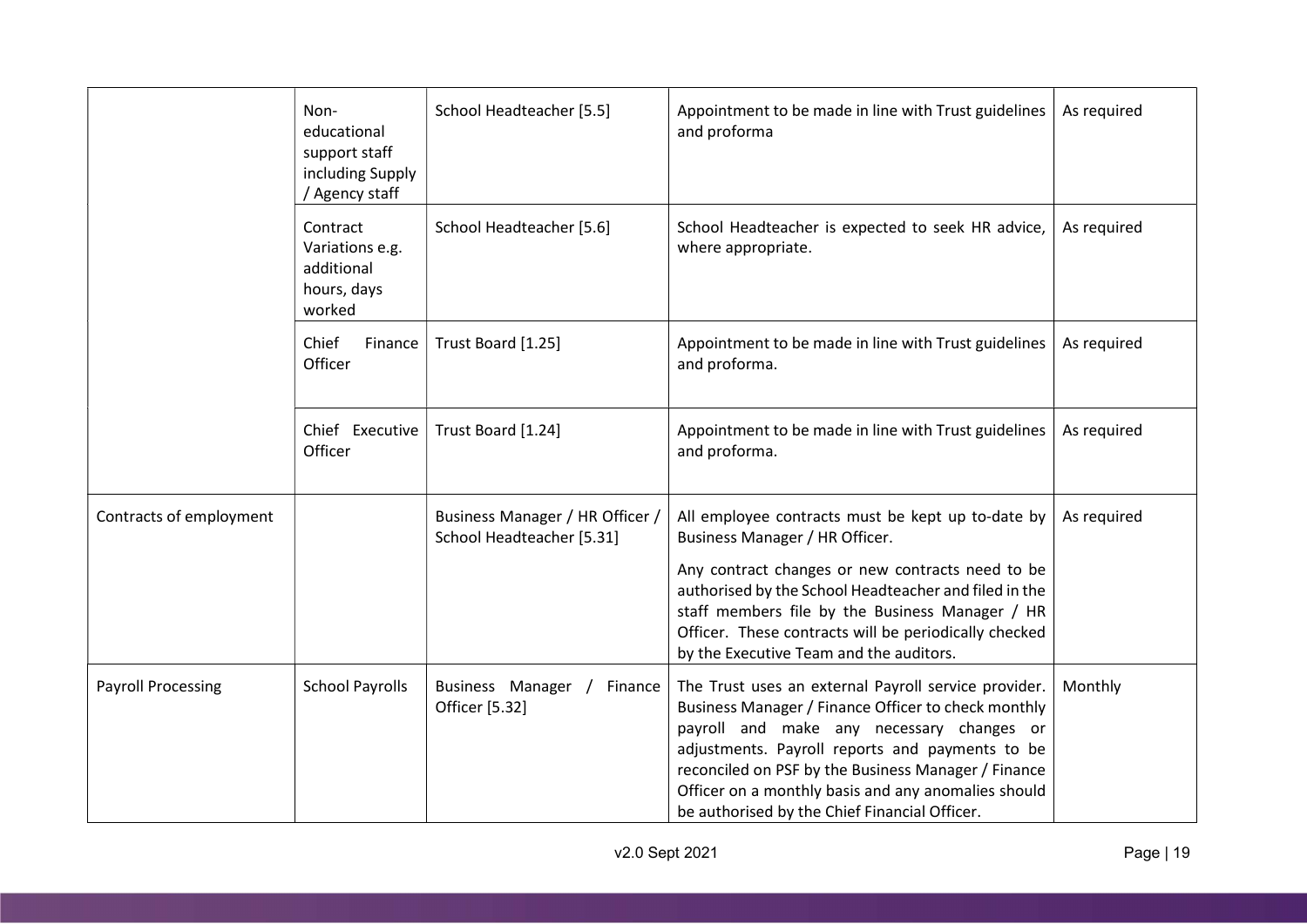|                                      |                        |                                                                                    | New staff can only be added to the payroll with the<br>express authorisation of the School's Headteacher.                                                                                                                            |                    |
|--------------------------------------|------------------------|------------------------------------------------------------------------------------|--------------------------------------------------------------------------------------------------------------------------------------------------------------------------------------------------------------------------------------|--------------------|
| <b>Overtime Claims</b>               | <b>Overtime Claims</b> | <b>Business</b><br>Manager /<br>Finance<br>Officer<br>School Headteacher<br>[5.33] | Overtime claims to be authorised by School<br>Headteacher and sent to Business Manager / Finance<br>Officer processing by external Payroll provider.                                                                                 | Monthly            |
| Staff Expenses and<br>reimbursements | <b>Staff Expenses</b>  | <b>Business</b><br>Manager /<br>Finance<br>Officer<br>School Headteacher<br>[5.34] | Staff Expenses (incl. mileage claims) to be authorised<br>by School Headteacher and sent to Business Manager<br>/ Finance Officer for processing.<br>School Headteacher claims to be authorised by Chair<br>of respective LGB / SIB. | Monthly            |
|                                      |                        |                                                                                    | CFO and CEO expenses will be counter approved by<br>the Executive Team half termly.                                                                                                                                                  | <b>Half Termly</b> |

## 5.5 Assets

| Role                 | Value               | <b>Delegated Authority</b>                                                  | <b>Method</b>                                                                                                                                                                                                                                                                                                                     | <b>Review Period</b>       |
|----------------------|---------------------|-----------------------------------------------------------------------------|-----------------------------------------------------------------------------------------------------------------------------------------------------------------------------------------------------------------------------------------------------------------------------------------------------------------------------------|----------------------------|
| Fixed asset register | <b>Under £2,000</b> | Business Manager / Finance<br>Officer/ Chief Financial Officer<br>[9.12]    | All assets below the value of £2,000 individually<br>should be recorded on the Trust / School Inventory<br>that should be maintained by the Business Manager<br>/ Finance Officer (and checked periodically by the<br>Chief Financial Officer)                                                                                    | Monthly<br>and<br>annually |
|                      | £2,000              | Manager / Finance<br>Business<br>Officer/ Chief Financial Officer<br>[9.12] | All assets to or above the value of £2,000, either<br>individually or as a collective purchase (eg laptops),<br>will need to be recorded as a fixed asset on PS<br>Financials by the Business Manager / Finance Officer<br>and added to the Trust/ School Inventory (and<br>checked periodically by the Chief Financial Officer). | Monthly<br>and<br>annually |